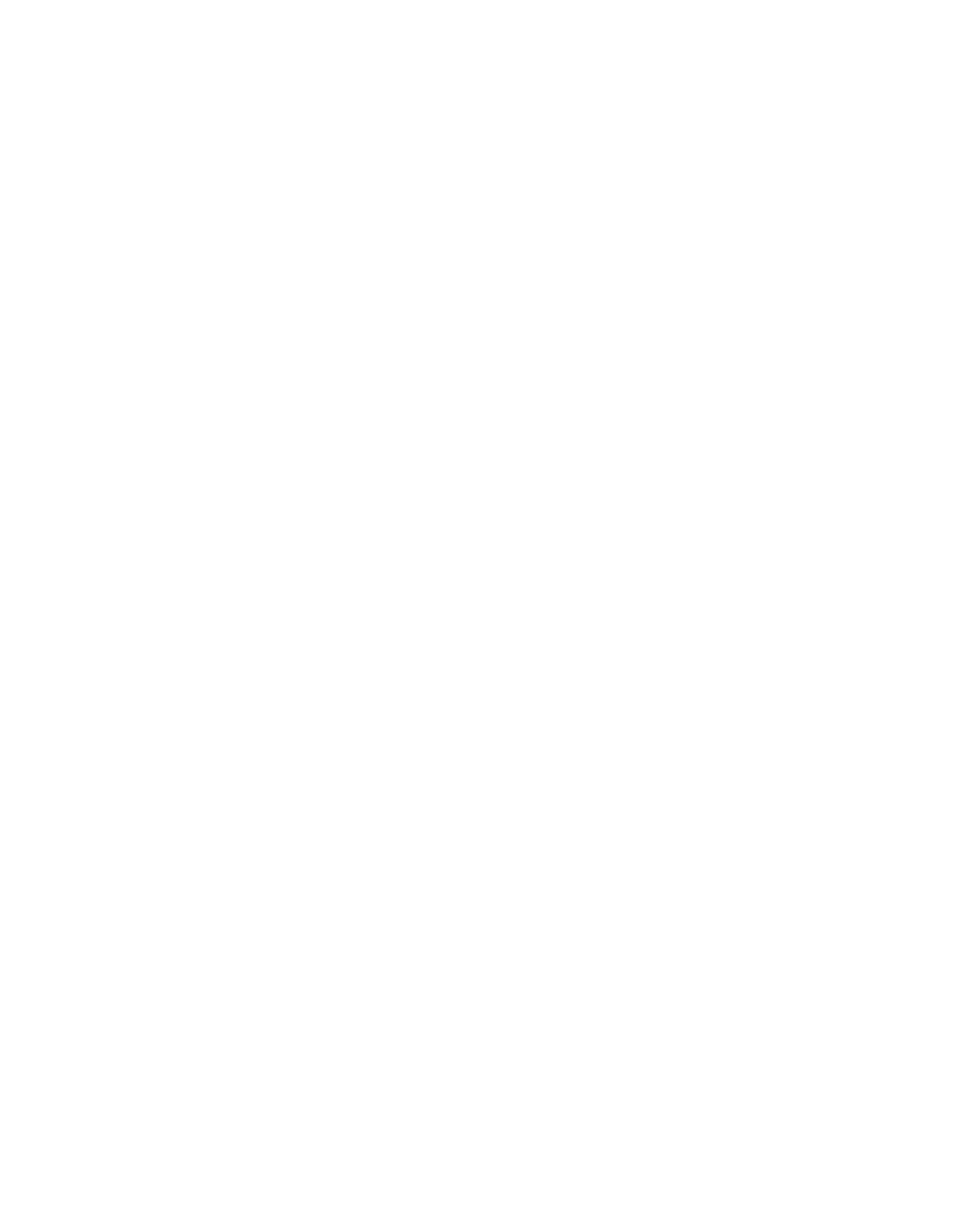# **CONTENTS**

| <b>Executive Summary</b> |                                                                                | 3              |
|--------------------------|--------------------------------------------------------------------------------|----------------|
| I.                       | <b>Introduction</b>                                                            | 4              |
|                          | Background                                                                     | $\overline{4}$ |
|                          | FEE's Review                                                                   | $\overline{4}$ |
|                          | Reports and Legislation we have reviewed                                       | 5              |
| П.                       | The Case for Mandatory Firm Rotation                                           | 7              |
|                          | Conceptual Background                                                          | 7              |
|                          | Arguments                                                                      | 7              |
|                          | <b>Familiarity Threat</b>                                                      | $8\,$          |
|                          | Perception of Audit Independence                                               | $8\,$          |
|                          | "Fresh Look"                                                                   | 9              |
|                          | <b>Rigour of the Audit Process</b>                                             | 9              |
|                          | <b>Other Arguments</b>                                                         | 10             |
|                          | III. The Potential Impact on Audit Quality of Mandatory Firm Rotation          | 11             |
|                          | Introduction                                                                   | 11             |
|                          | Loss of Cumulative Knowledge                                                   | 12             |
|                          | Difficulty Maintaining Industry Specialisation                                 | 12             |
|                          | Cost                                                                           | 13             |
|                          | <b>Audit Quality Impact - Conclusions</b>                                      | 14             |
| IV.                      | <b>Achieving the Benefits of Rotation by Other Means</b>                       | 15             |
|                          | <b>Necessary Safeguards</b>                                                    | 15             |
|                          | Safeguards in the Proposed Eighth Directive on Statutory Audit                 | 16             |
|                          | Summary                                                                        | 16             |
| V.                       | The Potential Impact of Mandatory Firm Rotation on the Market for Audit        |                |
|                          | <b>Services</b>                                                                | 17             |
|                          | Introduction                                                                   | 17             |
|                          | Price Competition                                                              | 17             |
|                          | Concentration of Audits in Big Audit Firms                                     | 18             |
|                          | <b>Restriction of Choice</b>                                                   | 19             |
| VI.                      | <b>Operational and Behavioural Problems Imposed by Mandatory Firm Rotation</b> | 21             |
|                          | Operational Difficulties and Threats to Objectivity                            | 21             |
|                          | <b>Before Appointment</b>                                                      | 21             |
|                          | First Two Years of Appointment                                                 | 21             |
|                          | Last Two Years                                                                 | 22             |
|                          | Practical Difficulties in an International Group                               | 23             |
|                          | Summary                                                                        | 23             |
|                          | <b>Appendix – Studies for Consultation</b><br>24                               |                |

 $\overline{a}$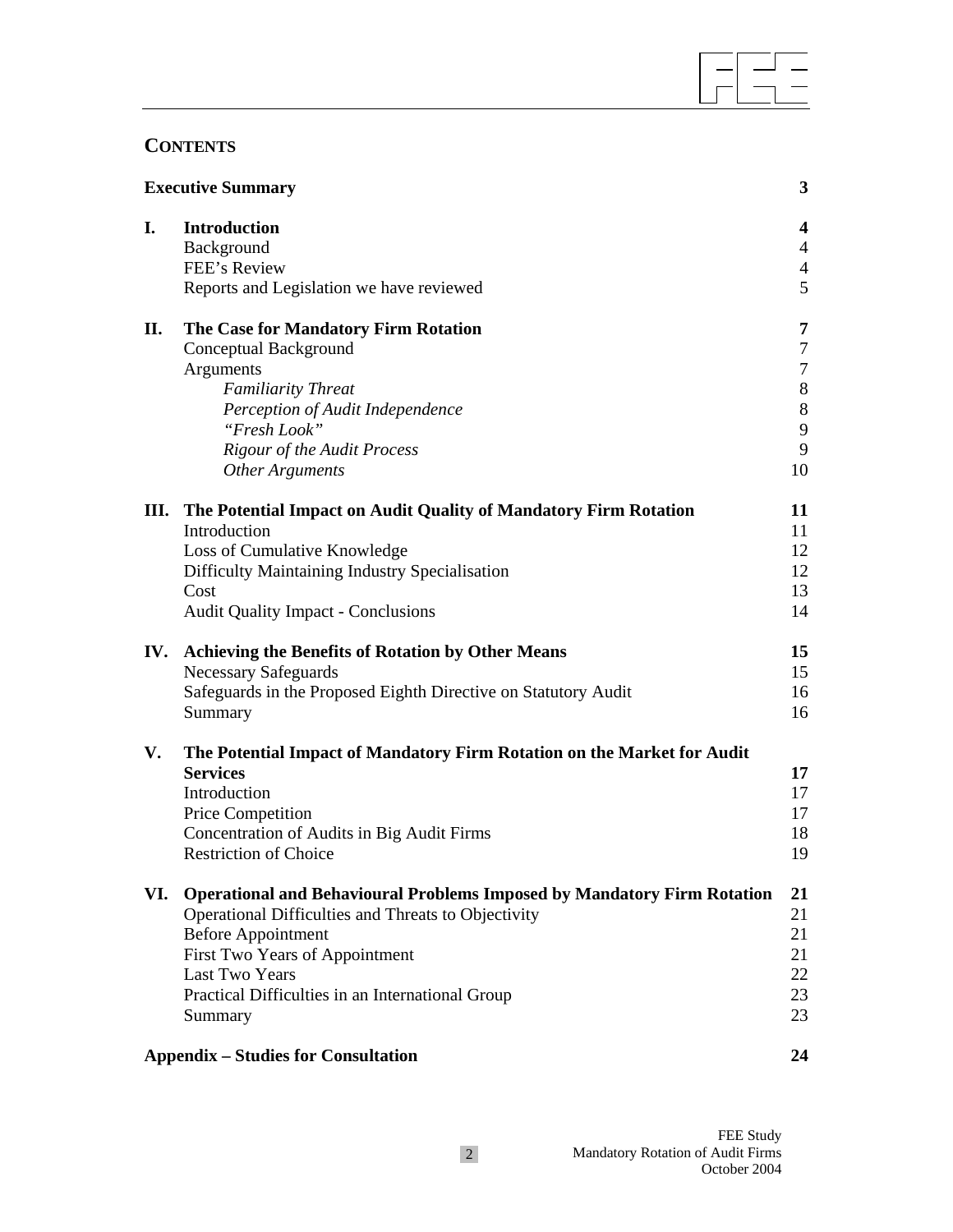

### **EXECUTIVE SUMMARY**

In this paper FEE analyses a number of studies addressing the impact of mandatory rotation of audit firms on audit quality and on auditors' independence. Almost all of the studies conclude that the detrimental effects of firm rotation on the quality of the audit work by far outweigh its positive effects as a safeguard against various independence threats.

Credible financial information is a necessity in a free market. One important tool for securing credibility in the financial reporting chain is statutory auditing. High quality auditing requires that the auditor is objective and competent. A long-term relationship between an auditor and their audit client creates a risk of excessive familiarity that might impair objectivity and independence. Mandatory rotation of audit firms appeals to some commentators in that it would not allow such long-term relationships to develop.

FEE has reviewed the most important studies on this subject, almost all of which recognise that there are serious disadvantages in mandatory rotation of audit firms. An audit requires a depth of understanding of the business that cannot be built up in a short time. Studies have concluded that discarding the audit firm's cumulative understanding every five or seven years will inevitably lead to a higher risk of audit failure in the early stages of a new appointment. Mandatory firm rotation also has implications for the free choice for those charged with governance to choose their company's auditors, for competition in the audit market and for the long-term health of the auditing profession.

The perceived audit quality benefits of firm rotation are achieved in many countries through alternative means, including rotation of the audit partner every five or seven years, appointment of independent review partners, internal quality control procedures and external oversight of the work of audit firms. Many regulators have concluded that these steps are sufficient to mitigate the risk of excessive familiarity and to assure auditors' objectivity. These steps are also incorporated in the proposals of the EU Eighth Directive on Statutory Audit or in the quality control arrangements laid down by the International Audit and Assurance Standards Board which are to be adopted in the EU under the proposed Directive.

These safeguards are already provided for in proposed audit regulation throughout the EU. FEE's study has identified very few incremental benefits to be gained by supplementing these safeguards with mandatory rotation of audit firms. Conversely, mandatory rotation would introduce all of the disadvantages for audit quality identified by the studies FEE has reviewed.

The overwhelming majority of the studies FEE has reviewed conclude that it would harm the quality of auditing to supplement the reforms currently proposed in the EU with an additional requirement for mandatory rotation of audit firms.

FEE urges all those who wish to understand this topic to recognise that the superficial attraction of mandatory firm rotation should be compared with the very tangible threats to audit quality. These, in turn, threaten the programme to build public trust in financial reporting.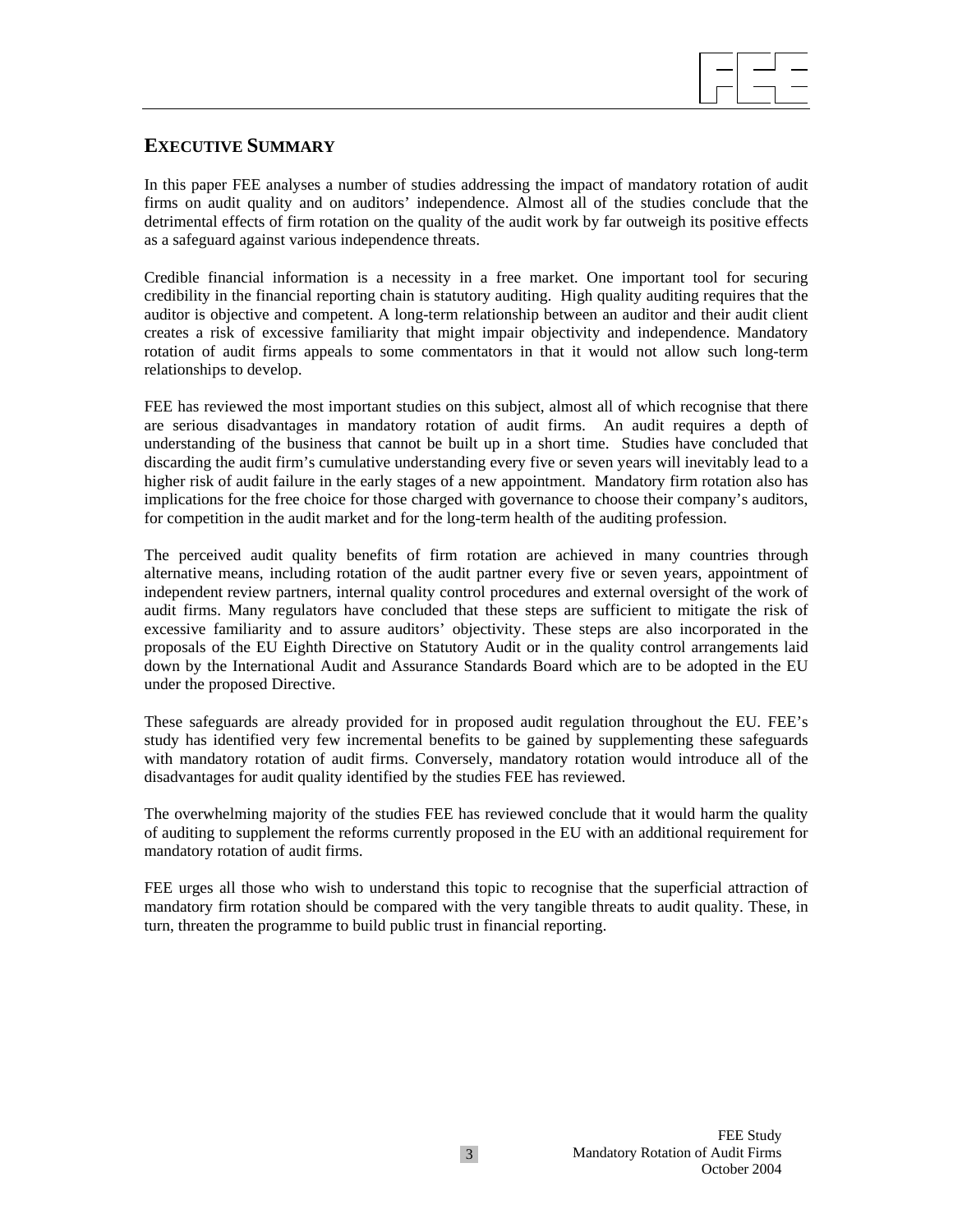## **I. INTRODUCTION**

### *Background*

Credible financial information is a necessity in a free market. Consequently, it is an essential condition for the establishment of an internal market in the European Union. One important tool for securing credibility in the financial reporting chain is statutory auditing.

A number of recent financial reporting failures, notably in the United States but also in Europe, have raised concern over the credibility of annual reports. Questions have been asked about the quality of the statutory auditors' work. Audit quality depends on auditors' *competence* and their *objectivity. Competence* is derived from professional training, general experience and understanding of each particular client and industry. The educational requirements have been regulated for decades in Community legislation, and technical standards were developed by the profession even earlier.

Audit quality also depends on auditors' *objectivity*. While this is primarily a state of mind, it can be affected by auditors' independence which supports the absence of improper external influences. The profession adopted Codes of Ethics covering auditors' independence many years ago, but it is only recently that EU legislators have taken an active interest in this topic. An important step was taken with the Recommendation on "Statutory Auditors' Independence in the EU" in May 2002. The conceptual framework approach of that Recommendation has also been adopted by the International Federation of Accountants (IFAC) in its Code of Ethics and by IOSCO in its Principles of Auditor Independence.

In the wake of the scandals, legislators and regulators have questioned whether the conceptual framework approach needs to be supplemented by explicit rules in key areas. The subject of this report – the term of an audit firm's appointment (mandatory rotation) – is one of the areas that have been considered.

### *FEE's Review*

In recent years a number of studies into mandatory rotation of audit firms have been undertaken by governments, regulators, academics and professional bodies. FEE has prepared this report in order that the main arguments considered in these studies can be presented in a single document.

We have aimed to present the results in an impartial and neutral way, summarising both advantages and disadvantages. The consensus from the studies is that mandatory firm rotation has serious disadvantages that outweigh its perceived benefits. If this report emphasises the disadvantages of mandatory rotation, that should be seen as a reflection of this consensus rather than a bias in preparation of our report.

The studies we have reviewed are listed in the Appendix. All of these reports are available publicly and we have indicated how copies can be obtained. We searched for relevant publications using available bibliographies and the Internet. We have focused on those studies which were based on empirical research or expert review, and have therefore excluded the many comments and opinions on this topic expressed through the media.

In Section I we have considered the studies' conclusions relating to audit quality and in Section II the additional comments made in relation to the market impact. Due to their nature the studies are necessarily abstract and refer only briefly to the root causes of some of the issues identified. In Section III we have considered how frequent changes of audit firm, whether resulting from mandatory

 $\overline{a}$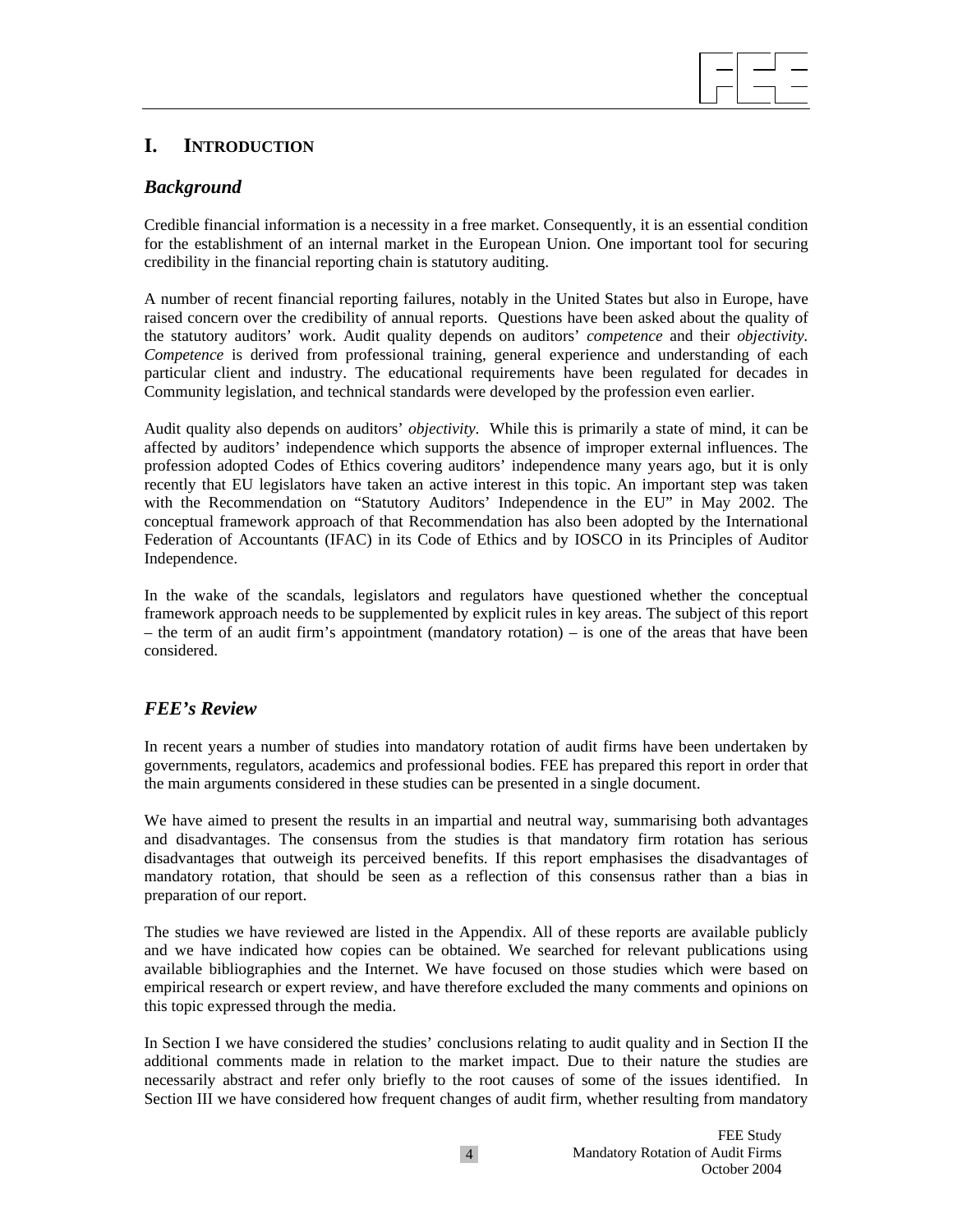$\overline{a}$ 

rotation or otherwise, introduce threats to independence and operational difficulties that make audit failure more likely. Section III has been prepared by practitioners based on their experience and is therefore necessarily more subjective than the sections derived from impartial, third party studies.

FEE is an organisation whose member bodies largely represent audit practitioners. Some may therefore perceive that FEE has a conflict of interests on the topic of mandatory audit firm rotation. However, our concern is not the wish to preserve the client bases of audit firms - that is something some audit firms may want to achieve while others may welcome more market volatility. Instead, our concern is that FEE regards mandatory firm rotation as an unnecessary step whose main impact will be to increase the risk of audit failure. This is not in the public interest and will damage the reputation of the auditing profession and its ability to attract talent for the future. At a time when the restoration of public trust in financial reporting is a key priority, such changes should be avoided.

### *Reports and Legislation we have reviewed*

The reports we have reviewed are summarised by reference to their historical context. Mandatory firm rotation has been raised as a potential change in a number of countries:

- In the USA, the government's General Accounting Office ("GAO") was required by the Sarbanes-Oxley Act of 2002 to consider whether mandatory firm rotation would be beneficial. They reported in November 2003 that, considering the costs and benefits of mandatory audit firm rotation and the recent reforms already being implemented, several years' experience will be needed to evaluate the effects of the Act. GAO concluded that the most prudent course of action at this time is for the Securities and Exchange Commission and the Public Company Accounting Oversight Board to monitor the effectiveness of the Sarbanes-Oxley Act's requirements for enhancing auditor independence and audit quality. In 1992, the SEC Practice Section of the American Institute of Certified Public Accountants ("AICPA") compiled a report that concluded that mandatory audit firm rotation would not enhance audit quality or strengthen investor confidence in the objectivity of audits - already protected by numerous safeguards.
- In the UK, the Government established a "Coordinating Group on Audit and Accountancy" ("CGAA") to consider a range of reforms in response to the loss of public trust following the Enron and other scandals in the USA. The CGAA reported in January 2003 and recommended that the frequency of rotation for the lead audit partner should be increased to every 5 years, but that rotation of firms was not a necessary step. In 2002, the Institute of Chartered Accountants of England and Wales ("ICAEW") had issued its review of current requirements, research and publication on mandatory rotation of audit firms.
- In 1998, the proposals to reform French Company Law included a provision to limit the term of the statutory auditor to six years. This proposal was introduced based on the sole argument that it would increase the independence of the statutory auditors. A working group on the independence and the objectivity of the statutory auditors concluded that the independence of statutory auditors can be assured by other measures. The provision was dropped from the reform proposals.
- In Italy, where mandatory rotation of firms has been a requirement since 1974, a study by the Bocconi University ("Bocconi") in Milan in 2002, has identified a number of disadvantages from firm rotation. However the Galgano Committee, formed in response to the scandals in the USA, concluded that mandatory rotation should continue. The Galgano report ("Galgano") does not set out the basis for its conclusions nor why the earlier report has been disregarded. (It should be noted that Italy has not so far instituted external inspection of auditors of the type described in the European Commission Recommendation on quality assurance of November 2000 and widely in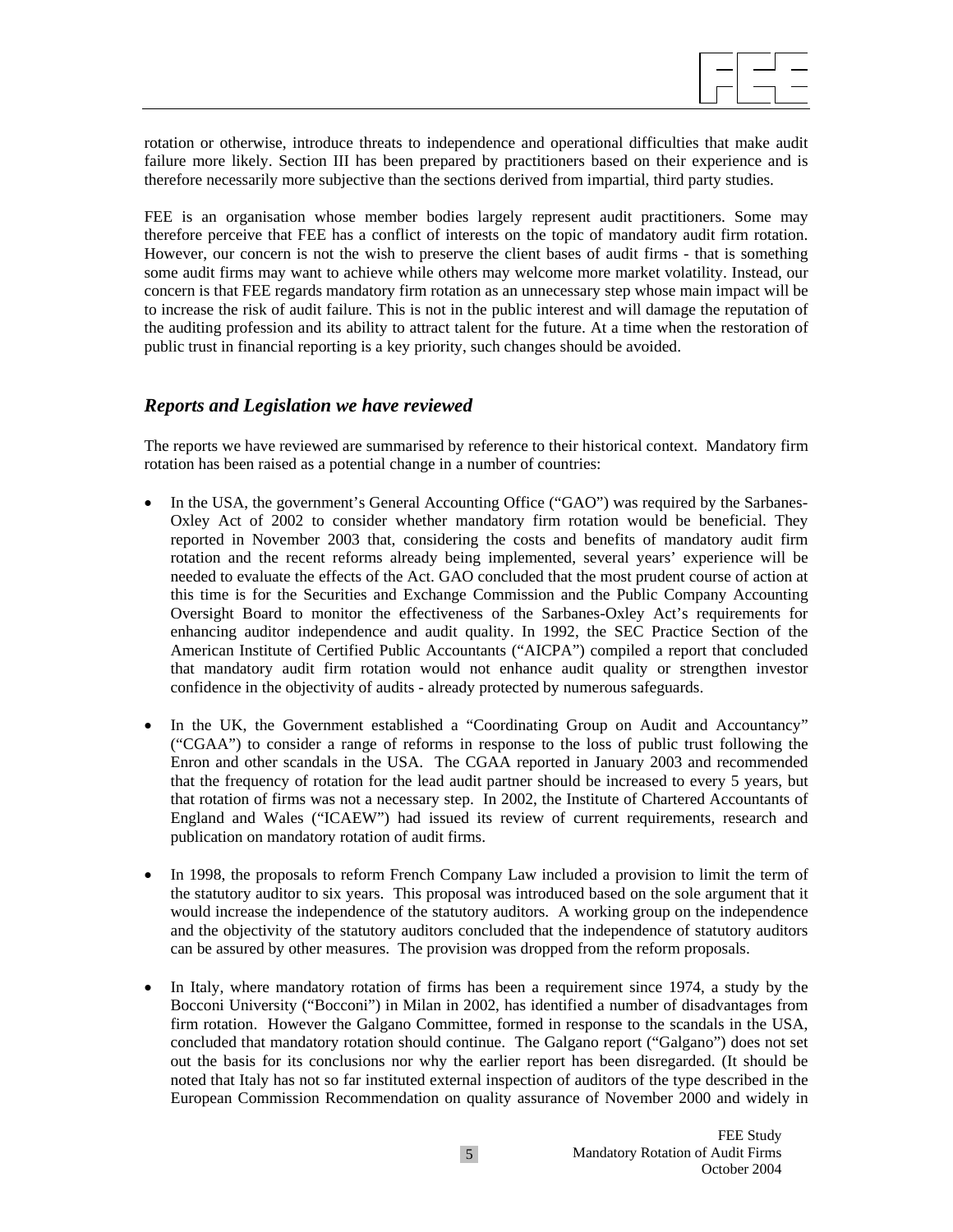$\overline{a}$ 

force elsewhere. Mandatory rotation of firms may therefore have been considered, to some degree at least, an alternative safeguard.) The Eighth Directive on Statutory Audit will make external inspection a requirement for the first time.

- In Spain, the Statutory Audit Law of 1988 introduced mandatory rotation after a maximum period of nine years with a prohibition to take up the same audit engagement before at least a three-year period has elapsed. The Limited Liability Partnership Act of 1995 removed such prohibition and in fact abolished the mandatory rotation requirement. Subsequently, the Spanish Government funded the Arruñada and Paz-Ares ("Arruñada and Paz-Ares") report which supported this decision.
- In Austria, mandatory rotation of audit firms after six years of service was due to become effective on 1 January 2004. This requirement has been put on hold for two years and a final decision has been made dependent upon finalisation of European legislation on the statutory audit. Similarly, mandatory rotation of audit partners has also been put on hold.
- In 1999, the Irish Parliament's Public Accounts Committee made a number of recommendations, including the possible introduction of mandatory rotation of auditors of financial institutions. The Department of Enterprise, Trade & Employment established a Review Group on Auditing to examine and report on these recommendations ("Review Group on Auditing"). In 2000, the Review Group advised against rotation and this was subsequently accepted by the Irish Government.
- In the Czech Republic, mandatory auditor rotation limiting the audit mandate to four consecutive years became effective in July 1989 following a decree on auditors of the Ministry of Finance. It was abolished in November 1992 and the issue has dropped from the agenda.
- In the Slovak Republic, mandatory audit firm and statutory auditor rotation was introduced by the Auditing Law in October 1996 for all audits. The maximum duration of an audit mandate was three years with a cooling-off period of five years. This provision was removed mid 2000. The most influential argument was the drive to harmonise Slovak legislation with that in the rest of the European Union, where mandatory rotation applies only in Italy.
- In Latvia, a two-year audit firm rotation was required for banks. This rotation law was repealed in September 2001 following complaints from two of the country's largest banks that they were unable to find an international accounting firm prepared to undertake the audit.
- In the EU countries not mentioned above, the issue has been considered in varying degrees of depth in response to the scandals in the USA and elsewhere. None of these countries have introduced mandatory firm rotation.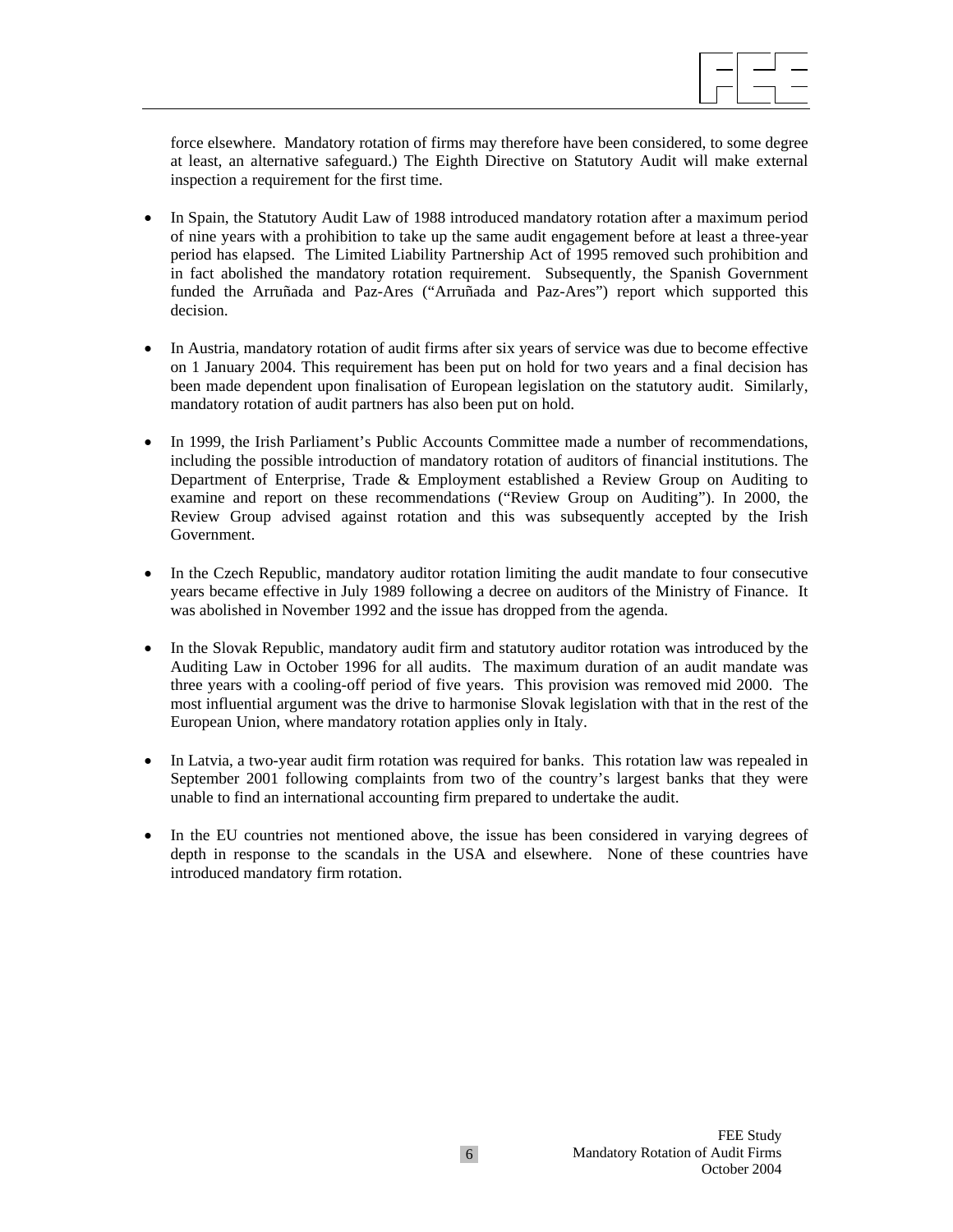

# **II. THE CASE FOR MANDATORY FIRM ROTATION**

### *Conceptual Background*

Independence issues are generally analysed using a conceptual framework, sometimes referred to as the "threats and safeguards approach". This approach is used in the EU Recommendation on Auditors' Independence and has been adopted in Section 8 of the Code of Ethics of the International Federation of Accountants (IFAC) and by IOSCO in its Principles of Auditor Independence. This approach includes a scheme for analysing threats to auditors' objectivity and for using safeguards to eliminate the threats or reduce them to an acceptable level. If other safeguards are not sufficient, the auditor must abstain from the audit assignment or from the activity causing the threat. Threats under this scheme are called the self-interest threat, the self-review threat, the advocacy threat, the familiarity or trust threat, and the intimidation threat.

According to a current FEE study on the EC Recommendation and the IFAC Code of Ethics, "Senior Personnel Acting for a Long Period of Time" causes a perceived *familiarity or trust* threat to the independence of the auditor. The nature of this threat is that the auditor may be perceived as too trusting because of familiarity, thus resulting in insufficient professional scepticism or testing of representations made. In evaluating the significance of the threat a large number of factors should be considered, such as the length of time an individual has served, the role of the individual, the size and structure of the firm, and the nature of the engagement. The evaluation may also depend on whether the client is a public interest entity or not.

The available safeguards include: periodic replacement of key personnel, external quality review, seeking the advice of a professional regulatory body, or using a professional accountant, who is not a member of the engagement team, to review the work.

#### *Arguments*

As will be demonstrated in Section IV. "Achieving the benefits of rotation by other means" below, a framework of safeguards are already in place or being proposed. However, some commentators do not accept them as sufficient and have proposed that the framework is amended by introducing mandatory firm rotation as an alternative to partner rotation.

While such arguments have not normally been explicitly structured in accordance with the conceptual approach, they can often be easily related to the threats defined there. Thus the most frequent arguments have aimed at the avoidance of over-familiarity between auditor and client. Sometimes the self-interest threat is mentioned, in the form of the potential for influence on audit judgements arising from the desire to retain the client.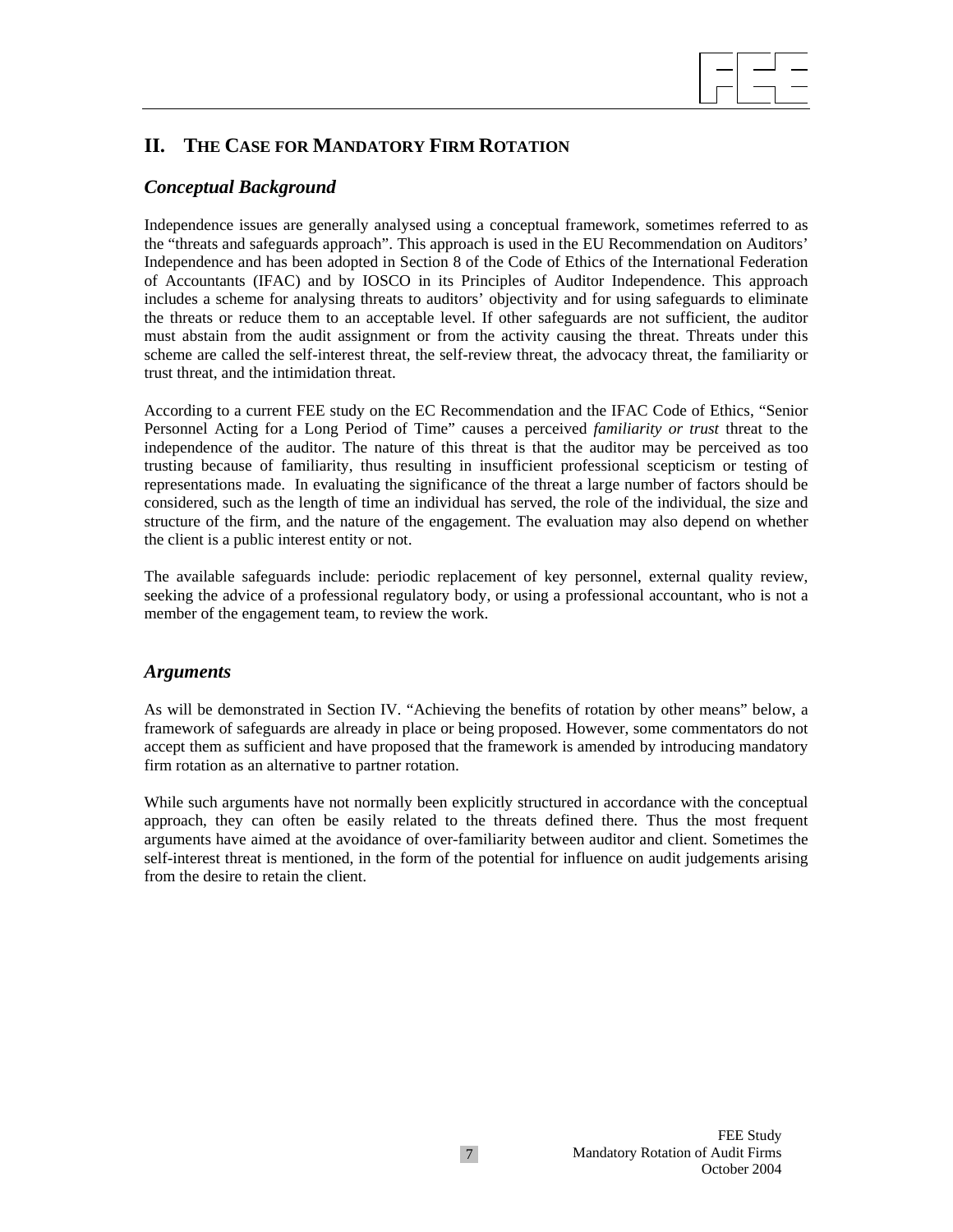

The arguments can be summarised as follows:

### *Familiarity Threat*

GAO and CGAA explain in more detail the threat of excessive familiarity:

*"The concern is whether the independence of a public accounting firm auditing a company's financial statements is adversely affected by a firm's long-term relationship with the client and the desire to retain the client."* 

*(GAO 2003)*

*"The argument for firm rotation is that in a long term audit relationship, the auditors will tend to identify too closely with management, their proper professional scepticism will be diluted and they will be more likely to smooth over areas of difficulty in order to preserve the relationship and in particular the long term income which flows from it."* 

*(CGAA)*

### *Perception of Audit Independence*

Galgano and Bocconi focus on the way mandatory rotation supports the perception of audit independence:

*"The Galgano Committee recommends for the safeguard of auditor's independence that the audit engagement cannot be immediately renewed (there is a possibility of renewal only after six years have elapsed after the end of the engagement). The exclusion of an immediate renewal of the engagement avoids any influence on the judgment of the auditors driven by a hope for renewal."* 

*(Galgano)*

*"Increase in perceived independence: the results of the empirical research performed indicates that many respondents (internal auditors, managers of Italian listed companies, financial analysts, members of the "Collegio Sindacale" of listed companies and listed banks, Big 5 audit firm partners and Big 5 audit firm controllers) believed that the current mandatory audit rotation rule in Italy constitutes a potential mechanism to improve audit independence."* 

*(Bocconi)*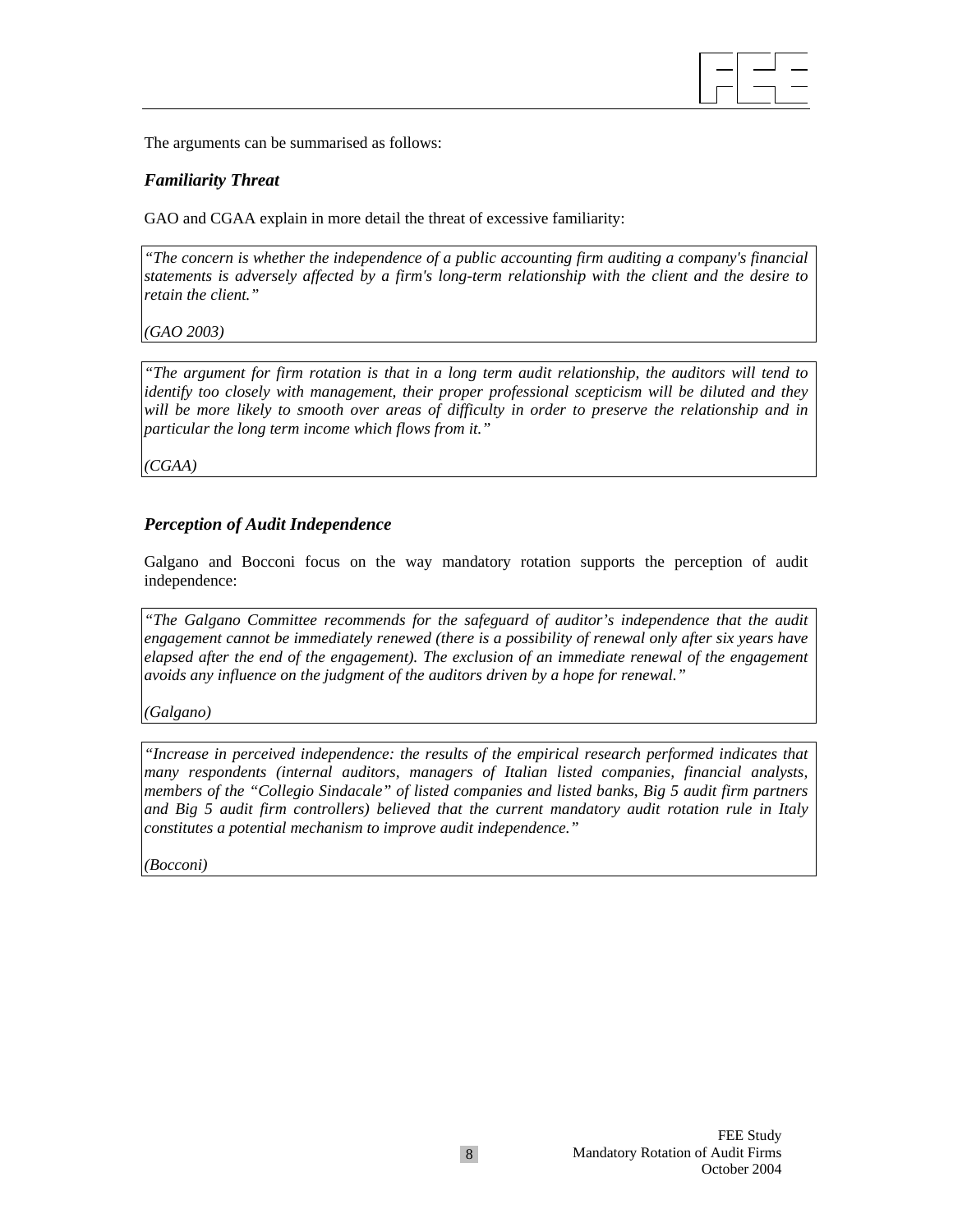

### *"Fresh Look"*

Others have also cited the benefit of a "fresh look" at a company's accounting which will take place each time a new auditor is appointed:

*"They (those who support mandatory audit firm rotation) believe that periodically having a new auditor will bring a "fresh look" to the public company's financial reporting and help the auditor appropriately deal with financial reporting issues since the auditor's tenure would be limited under mandatory audit firm rotation."* 

*(GAO 2003)* 

*"The prolonged continuity of an auditor with a client can, however, lead to audit work becoming excessively routine, which would ultimately affect his competence. A long period working with the same client can lead the auditor to put too much trust in the previous years' work and, consequently, may lead him to treat the work as a repetition of the reviews performed in prior years. It is argued that this creates a tendency to anticipate results instead of being alert to subtle and often surreptitious, though important, anomalies. A similar effect is alleged in terms of "self-revision" cases, those in which the auditor must report negatively on his previous work. In these contexts, by bringing a "fresh view" and forcing an in-depth review, rotation might attenuate these problems."* 

*(Arruñada and Paz-Ares)* 

### *Rigour of the Audit Process*

ICAEW also considers the following issues:

*"A number of the publications and research reviewed have argued that long-term audit relationships may result in ineffective audits due to auditors becoming:* 

- *Less rigorous due to a learned confidence in the client and over reliance on prior year work papers (Brody & Moscove, 1998). This may create a tendency to anticipate results rather than keeping alert to subtle but important changes in client circumstances;*
- *More likely to increase materiality thresholds. A study performed by Bates et al. (1982) demonstrated that in the absence of rotation the materiality threshold was set at an average of \$365,000. When there was rotation of the audit firm, the threshold was only an average of \$201,000;*
- *Less likely to report irregularities in the client's financial statements as auditor tenure lengthens (Knapp (1991) citing a paper by Raghunathan et al. (1987));*
- *Less likely to resolve audit issues identified. In the US, for example, Waste Management, W R Grace and JWP have been identified as three cases in which, in the context of a long-term audit relationship, an issue was identified by the auditors, but then not resolved (Turner, 2001).*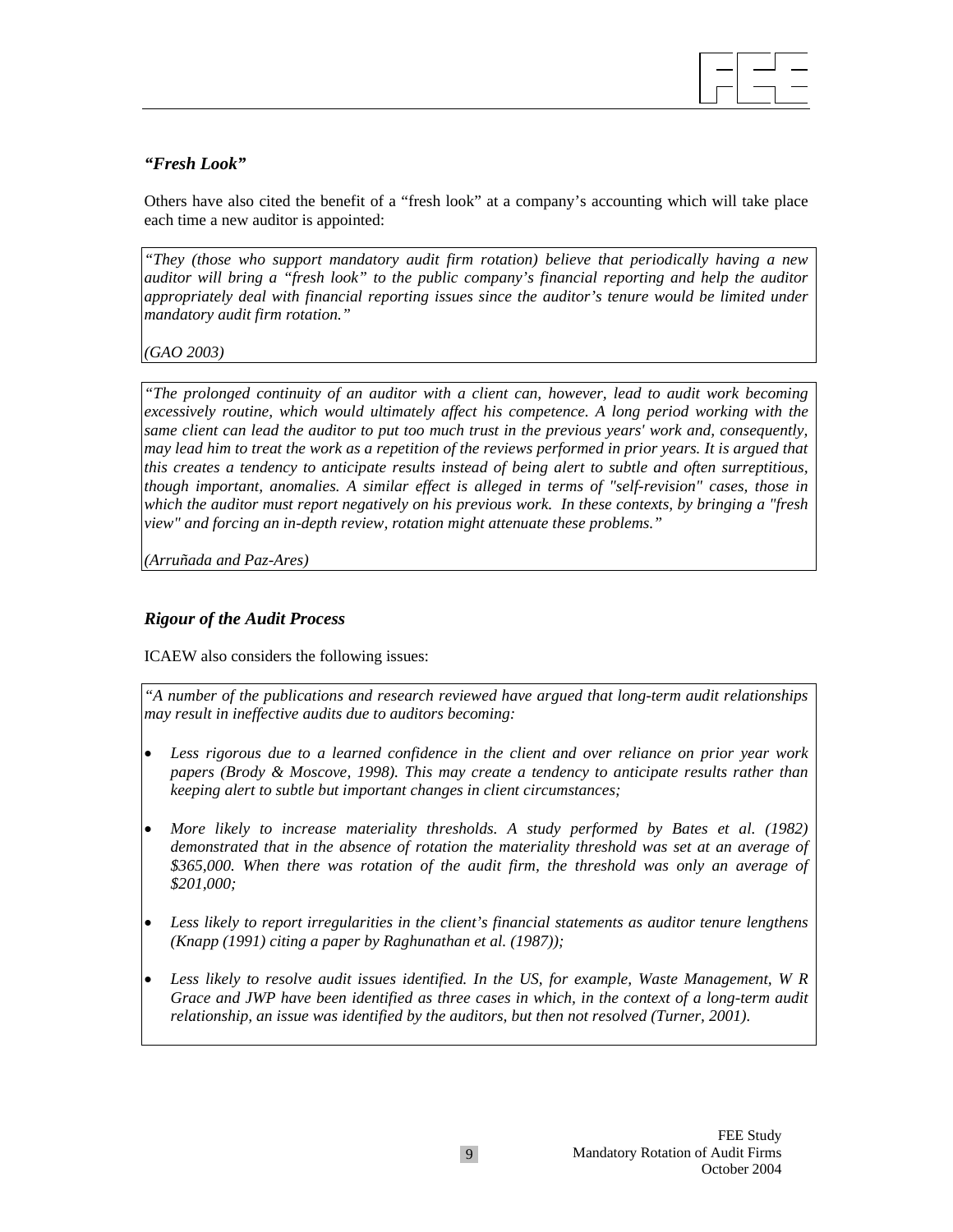

*These factors and comments could be taken as support that the audit firm, over the longer term, becomes less rigorous in their approach and an error (intentional or unintentional) is more likely to be missed, and that auditor rotation could enhance audit effectiveness and quality."* 

*(ICAEW)* 

### *Other Arguments*

The research the ICAEW carried out shows the following arguments for mandatory rotation:

*"The perceived benefits of mandatory rotation can be summarized as (i) an improvement in audit quality due to the avoidance of over-familiarity with the client and its management and the opportunity for a fresh approach to the audit, (ii) a better perception of auditor independence, and (iii) the benefits of competition."* 

*(ICAEW)*

In a desire to bring more focus to peer-review of auditing, the European Parliament expressed its wish to see mandatory firm rotation as an option:

*"[The European Parliament] insists that the Commission speed up work on Directive 84/253/EEC on approval of persons responsible for carrying out statutory audits, and in this connection asks that the Commission prepare legislation to force companies to rotate their audit firm or switch the audit partner in charge of their accounts. [The European Parliament] dismisses the argument that this will risk damaging continuity and bring about more audit failures."*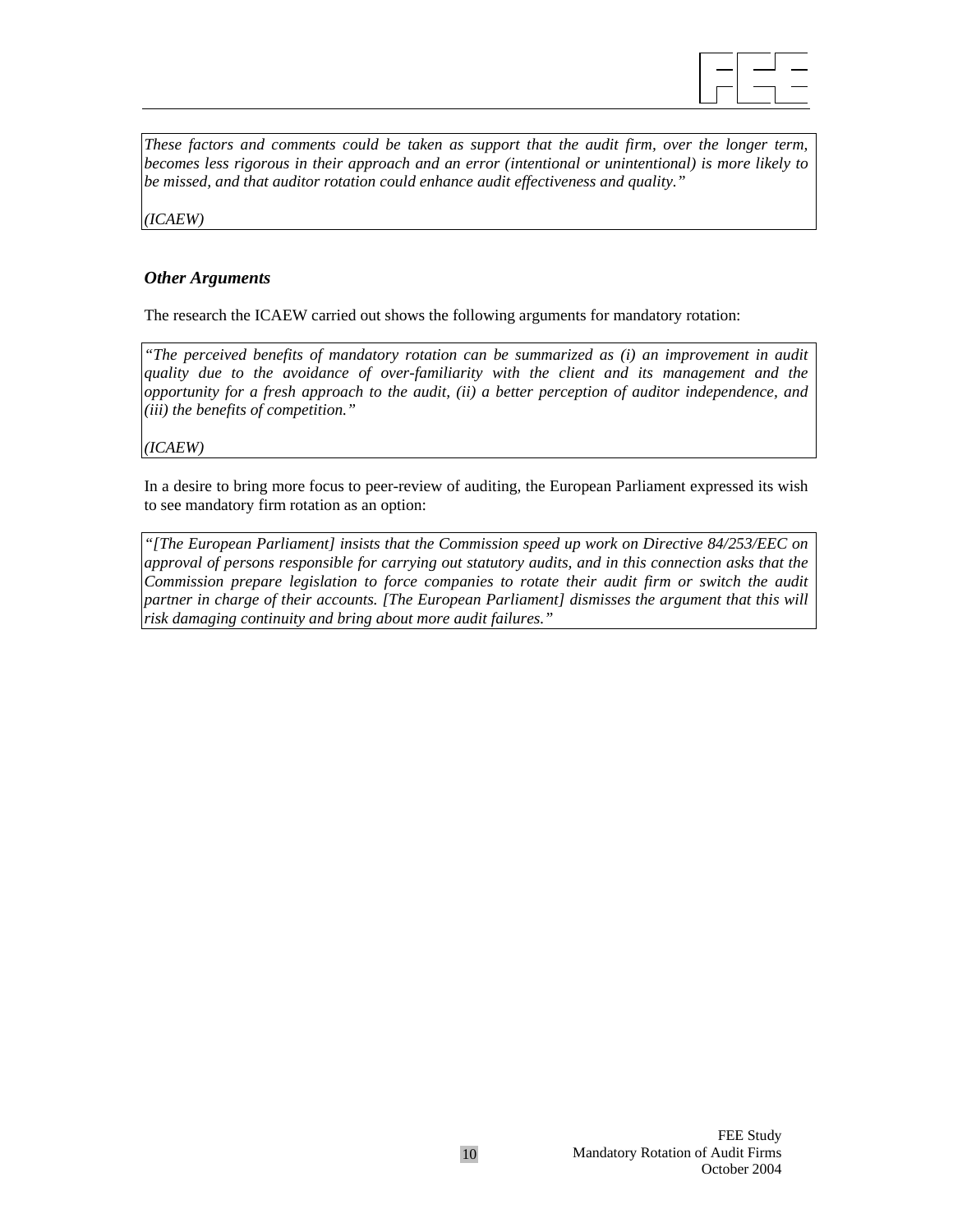

# **III. THE POTENTIAL IMPACT ON AUDIT QUALITY OF MANDATORY FIRM ROTATION**

### *Introduction*

The studies identify a number of disadvantages of mandatory firm rotation, of which the most frequently mentioned is the impact on audit quality:

*"We argue that the rotation rule is not justified by its effects on audit quality because it probably damages the two main determinants of quality. The auditor's technical competence - i.e. his ability to detect irregularities in the financial statements - is hampered by the greater number of initial audits and the lesser degree of specialization."* 

*(Arruñada and Paz-Ares)*

The threat to audit quality that occurs in initial audits is most strongly demonstrated in Bocconi's research study:

*"A possible measurement of the quality of audit services is constituted by the number of suspensions of partners imposed by the Consob (the Italian national commission for the 20 [audit firms of] listed companies). Generally in fact, cases of suspension arise in situations in which material misstatements were not pinpointed by auditors. The number of partner suspensions in Italy, imposed during the period between 1992-2001 amounted to 40. The analysis of the distribution of suspensions shows how they are mainly concentrated in the first year of an appointment with a total number of 13. The number of suspensions imposed over the following years drops dramatically, from one to three a year."* 

*(Bocconi)*

The Bocconi Report on Italy's experience of mandatory rotation found that there was a need for a "training period" of two to three years for new auditors of complex groups:

*"By analysing the relationship between audit opinions and the duration of an audit appointment, it is possible to see that the highest frequency of qualified opinions, amounting to six, occurs during the third year of an appointment, when it is presumed that the audit firm has acquired deep knowledge on the auditee. The number of qualified opinions expressed during the other years of a nine year appointment is on average two and ranging from one to four."* 

*(Bocconi)* 

*"On the basis of the results of the research work carried out, the impact of the mandatory rotation rule on the quality of audit activities in Italy is:* 

- *Concentration of partner suspension during the first year of appointment;*
- *Concentration of qualified opinions during the third year of appointment; and*
- *Reduction in knowledge of client operations."*

*(Bocconi)*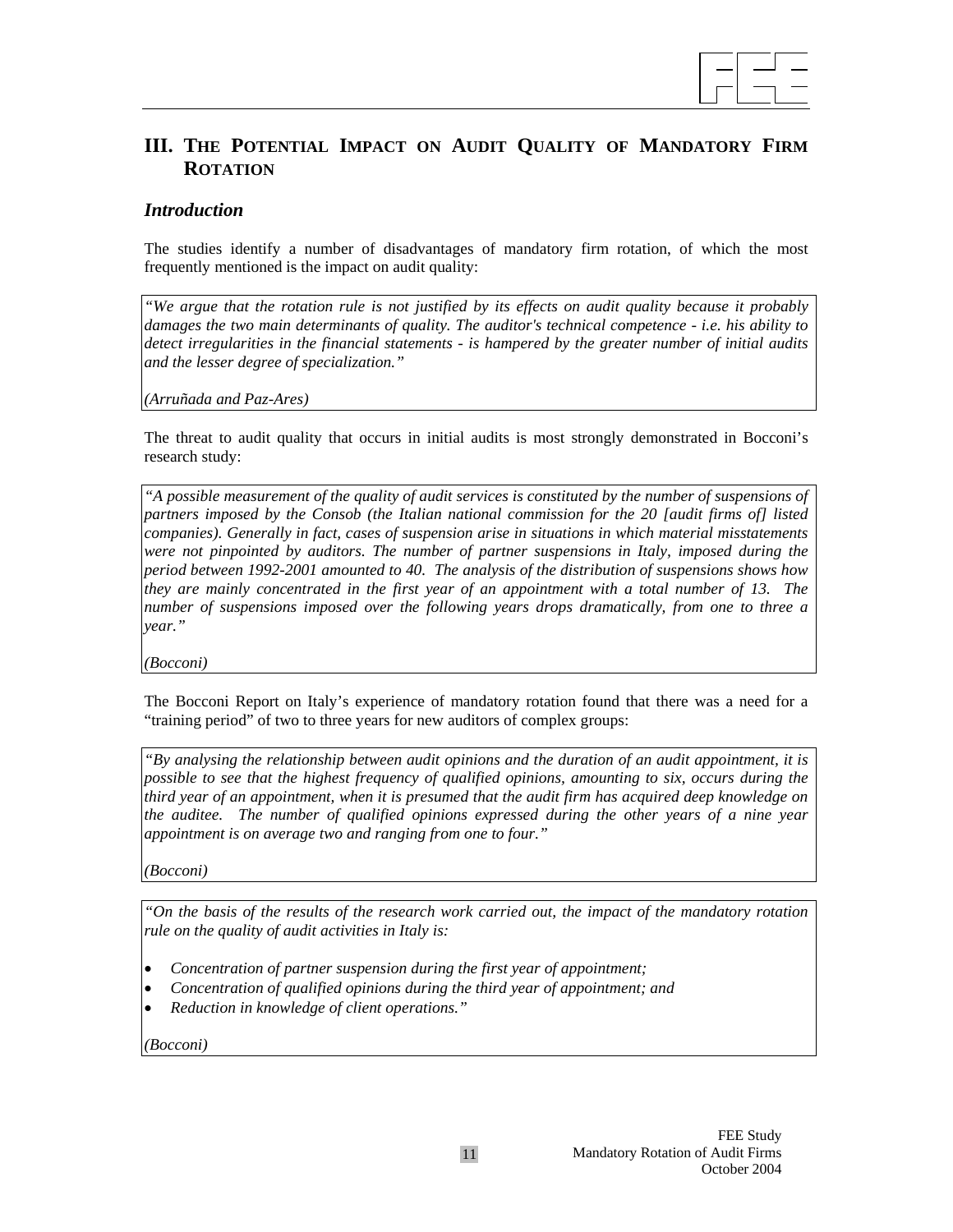# *Loss of Cumulative Knowledge*

The loss of cumulative client knowledge above is examined in more detail by CGAA and by Bocconi:

*"There may be negative effects on audit quality and effectiveness in the first years following a change. Most obviously the cumulative knowledge of the existing audit team is lost and the new auditors need to go up the learning curve. The increasing complexity of large groups, and the complexities surrounding the financial reporting of their activities suggest that it can take the new auditors several years to fully understand the business."* 

*(CGAA)*

*"a reduction in some key quality measures following mandatory rotation. In fact far from increasing the effectiveness of the audit, severing long term relationships between auditors and clients in an increasingly complex business environment could lead directly to a long-term diminution in the quality of auditing, with serious implications for investors and the financial system."* 

*(Bocconi)* 

# *Difficulty Maintaining Industry Specialisation*

A second impact on audit quality arises from the difficulties audit firms would experience in developing and maintaining the industry knowledge necessary to operate in many specialised sectors and in all the necessary locations worldwide, some of which may comprise only a handful of potential audit clients.

*"It seems that the introduction of mandatory rotation can seriously impair auditor specialization. In a static perspective, it does not allow pre-existing economies of scale to be exploited. From a dynamic perspective, given that it substantially reduces the incentive to invest in specialized resources, the rule will lessen the future degree of specialization and with it the level of auditor competence."* 

*(Arruñada and Paz-Ares)*

*"… it would be difficult for companies operating in very specialized industries to meet mandatory rotation requirements thus potentially impeding audit quality. In some industries, major audit firms may possess differing levels of expertise to effectively serve a particular company. If one of those firms provides internal audit services and another provides prohibited non-audit services, the only way for the company to meet the rotation requirement would be to choose a firm that lacks the depth of industry expertise, which could increase risks and potentially harm the company as well as its shareholders."* 

*(GAO 2004)*

 $\overline{a}$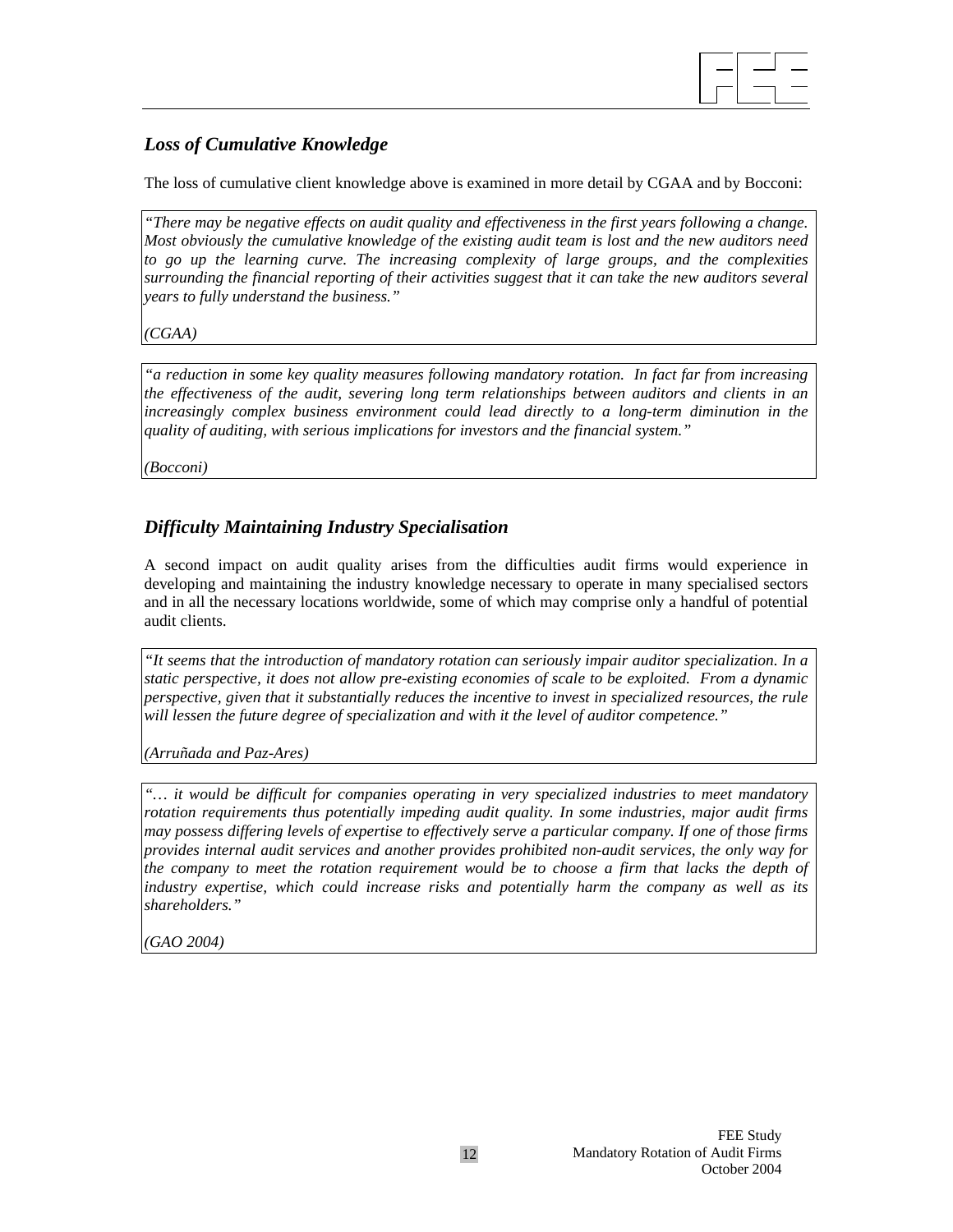

### *Cost*

The studies quoted above indicate that mandatory firm rotation can have a negative impact on audit quality through the loss of cumulative knowledge and the difficulty in maintaining industry specialisation. Those favouring rotation may suggest that these difficulties can be overcome by additional procedures to develop the new auditor's knowledge more quickly. However, we explain in Section III why we believe this is not simply a matter of resource allocation. A new audit appointment introduces increased risks which require safeguards from both auditors and those charged with governance. Mandatory rotation puts more pressure on those safeguards and, as noted in several studies, the additional costs and company management time should not be underestimated:

*The potential benefits of mandatory audit firm rotation are harder to predict and quantify, though GAO is fairly certain that there will be additional costs"* 

*(GAO 2003)*

*"costs were 15% greater for a new client in a familiar industry and 25% higher in a new client in a new industry. Further, in the first year of an audit, Bocconi reported that 40% more audit hours were invested to familiarise with the business, processes and people."* 

*(Bocconi)*

*"mandatory rotation makes audits more costly because it increases production costs and reduces competition in the marketplace. The increase in costs derives from the fact that a substantial amount of specific assets - connected most visibly, but neither only nor fundamentally, to initial audits - is destroyed and must to a large extent be rebuilt in each rotation."* 

*(Arruñada and Paz-Ares)* 

*"There are substantial costs resulting from a requirement to switch auditors regularly. Most obviously, the new auditor has to become familiar with the company's business and its financial and non-financial procedures, systems and recent history. However, there are also significant costs in terms of management time particularly in terms of working with the new auditors to familiarise them with the company"* 

*(CGAA)*

While cost should not be a decisive argument when set against audit quality, the consensus view is that the quality benefit is doubtful while the costs are very tangible. We consider in Section V the impact of mandatory rotation on competition in the audit market and note Bocconi's conclusion that it has generally led to a reduction in audit fees. Any change that worsens the economics of audit firms while increasing the risk of audit failure is not in the best interests of a robust and sustainable auditing profession or of the business community as a whole.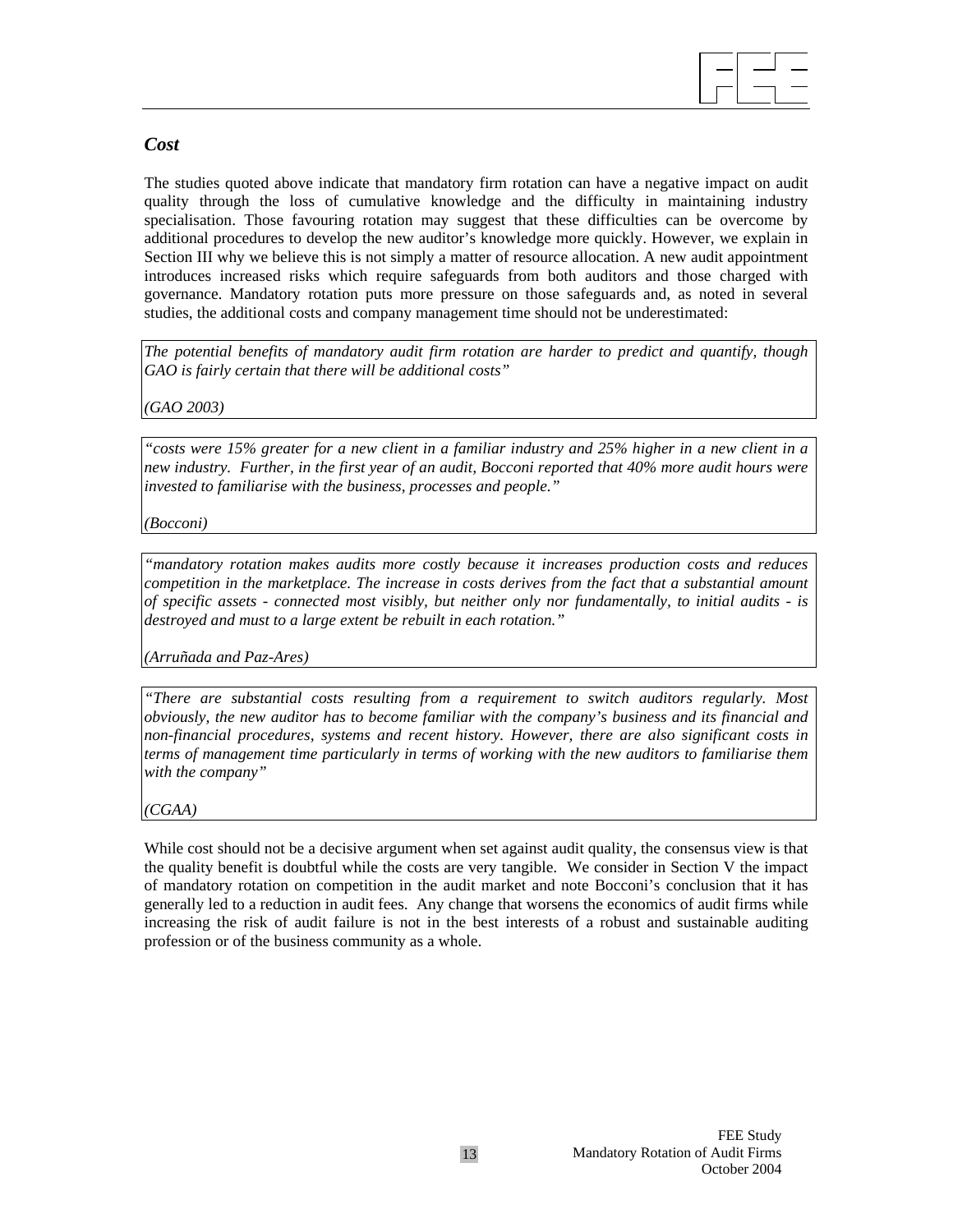

## *Audit Quality Impact - Conclusions*

Each of the studies compares the perceived benefits of mandatory firm rotation against the potential risks. The consensus view is that rotation is not the best way to achieve the desired safeguarding of audit independence:

*"It should be noted that the researchers believe that it (rotation) risks being simply a "theoretical" solution to the problem of independence which in practice carries significant risks."* 

*(Bocconi)*

*"GAO believes that mandatory audit firm rotation may not be the most efficient way to strengthen auditor independence and improve audit quality considering the additional financial costs and the loss of institutional knowledge of the public company's previous auditor of record, as well as the current reforms being implemented following the Sarbanes-Oxley Act."* 

*(GAO 2003)*

*"There is no strong evidence from Italy (which requires audit firm rotation every nine years for the 20 [audit firms of] listed companies) or Spain (which abandoned a similar requirement for listed companies in 1995) of a positive impact on audit quality. Research in Italy concludes that rotation carries significant threats to audit quality from competitive pressures and that other approaches focusing on audit partner rotation, quality control in firms and effective regulatory oversight might be preferable.*"

(CGAA)

*"Overall, the Review Group considered that the introduction of mandatory auditor rotation could undermine the effectiveness of audits."* 

*(Review Group on Auditing)* 

*"We do not believe it appropriate to mandate rotation of audit firms. The Audit Review Working Party, in also reaching this conclusion, stated that 'the anticipated cost, disruption and loss of experience to companies is considered unacceptably high, as is the unwarranted restriction on the freedom of companies to choose their own auditors'. We agree with these comments."* 

*(Ramsay on "Independence of Australian Company Auditors")* 

These conclusions show the difficult choice between the understandable desire to avoid personal relations between auditors and clients, and the detrimental effects of rotation on an auditor's awareness of the client's business, risks and industry.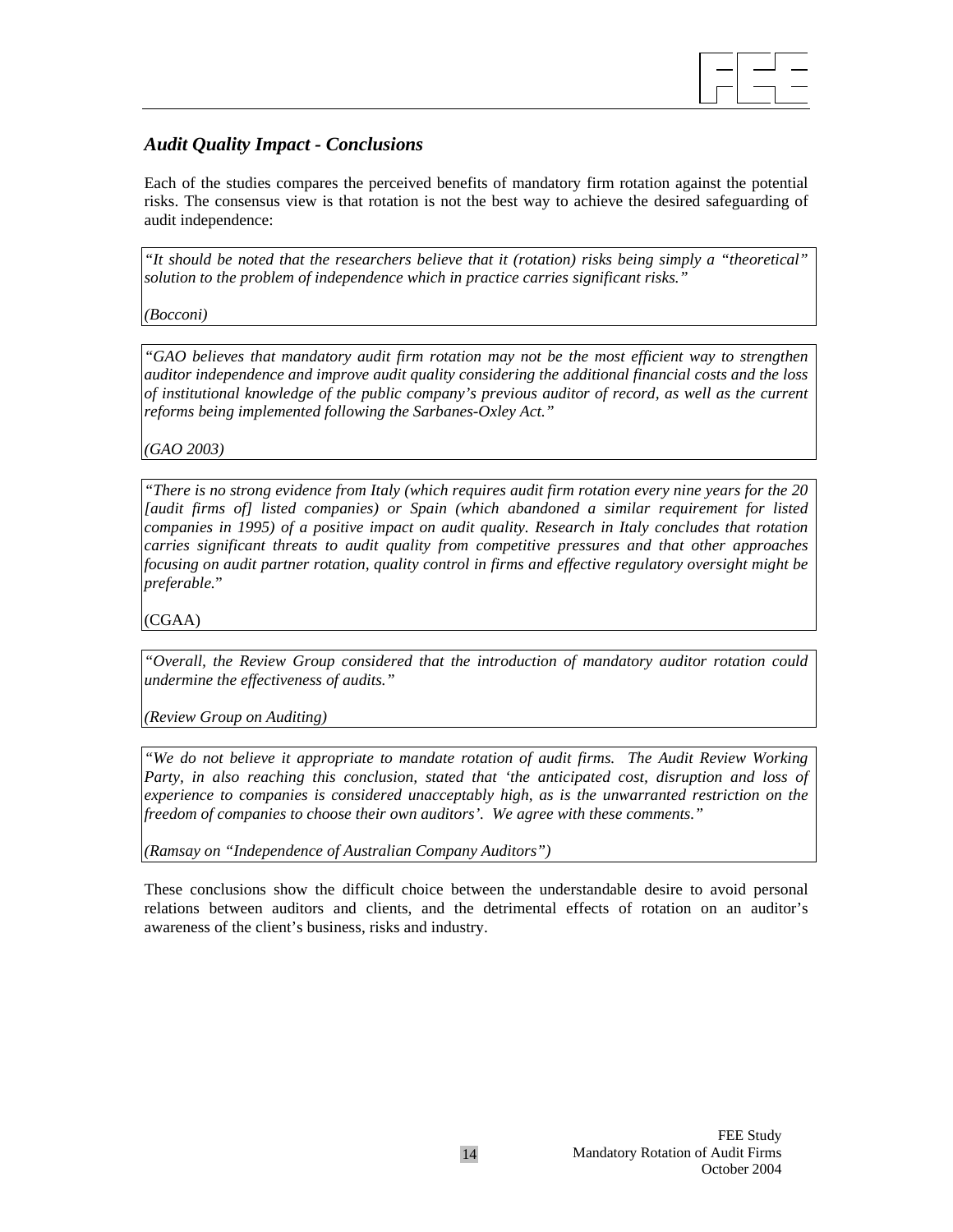# $\overline{a}$

# **IV. ACHIEVING THE BENEFITS OF ROTATION BY OTHER MEANS**

## *Necessary Safeguards*

In examining the impact of mandatory firm rotation on audit quality and independence, a number of the studies identify existing safeguards which reduce the need for such a radical and disruptive solution:

*"In identifying possible solutions to perceived independence problems, it should not be forgotten that the need for independence refers basically to the responsible engagement partner, and so it is necessary to identify the control mechanisms that focus the most on single partners rather than on audit firms. In view of this it could be an idea to concentrate on the following mechanisms*:

- *Rotation of engagement partners within the audit firm;*
- *The role of the second partner and of internal control and governance mechanisms in audit firms;*
- *Peer review among auditors in the firm, between audit firms and by professional bodies; and*
- *Supervision by regulators."*

*(Bocconi)* 

"*In our view there are in any event sensible and effective alternatives to audit firm rotation. These alternatives form key elements of our conclusions - the enhanced role for the audit committee in relation to the appointment and oversight of the company-auditor relationship; the requirements for audit partner rotation; the greater transparency by the major audit firms on how they maintain audit quality and auditor independence; and the greater emphasis on independence when monitoring longstanding auditors. We do not therefore recommend mandatory audit firm rotation."* 

*(CGAA)* 

GAO and CGAA also identified the safeguard provided by empowering the audit committee of public interest entities to select, supervise and scrutinize the audit firm and their independence.

*"In that respect, we reported that audit committees, …, can play a very important role in enhancing auditor independence and audit quality. For example, if audit committees regularly evaluate whether audit firm rotation would be beneficial, given the facts and circumstances of their companies' situation, and are actively involved in helping to ensure auditor independence and audit quality, many of the intended benefits of audit firm rotation could be realized at the initiative of the audit committee rather than through a mandatory requirement."* 

*(GAO 2004)*

*"We strongly endorse the proposal from the Financial Reporting Council Group chaired by Sir Robert Smith that the Audit Committee should make recommendations to the Board (and thus to the shareholders who formally appoint the auditors) on the appointment of the external auditor and approve the remuneration and terms of engagement of the external auditor."* 

*(CGAA)*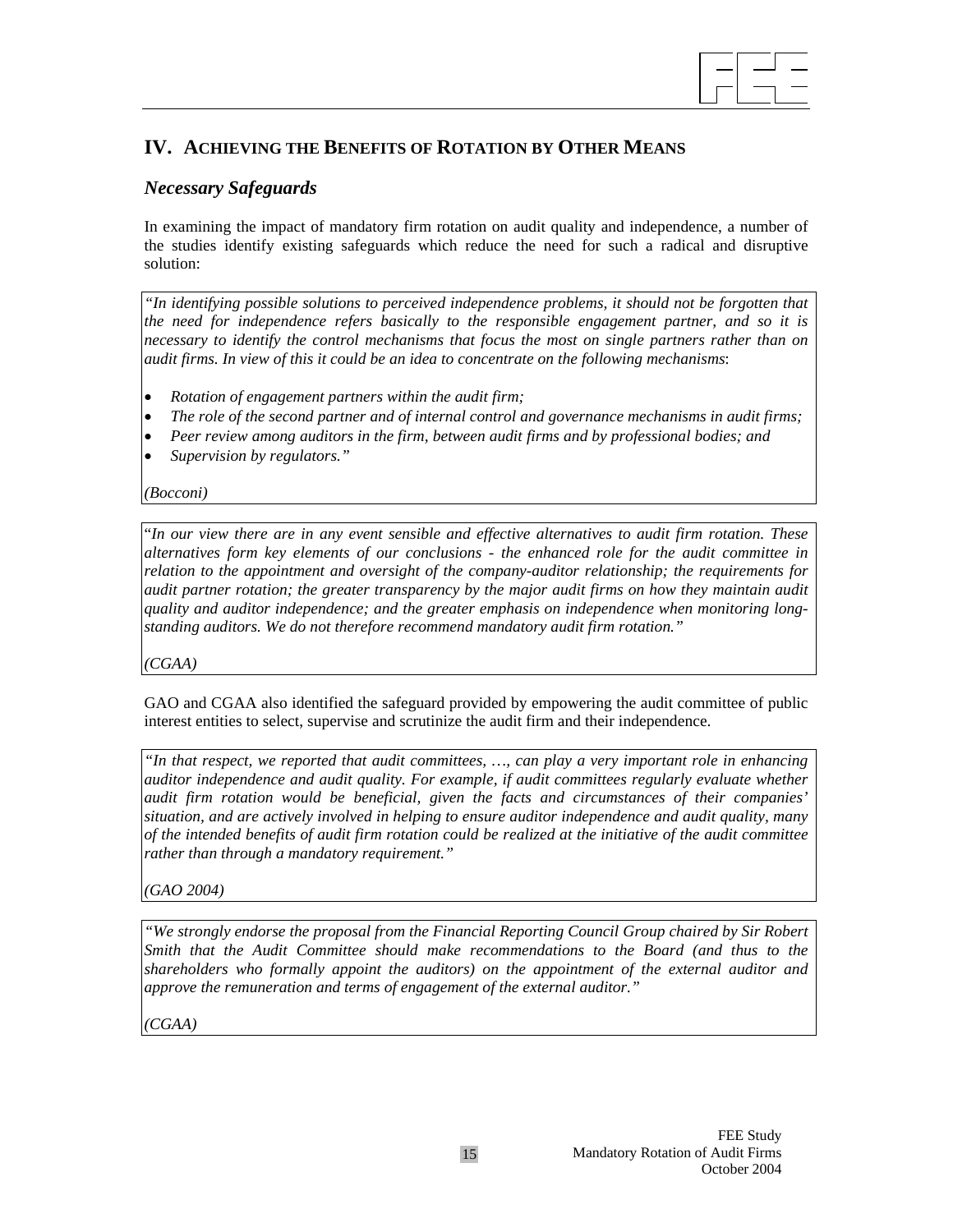

## *Safeguards in the Proposed Eighth Directive on Statutory Audit*

The safeguards identified above are in force, or are proposed to be introduced, throughout the European Union. In the proposed Eighth Directive on Statutory Audit:

- Article 40(c) introduces a requirement for the key audit partner to rotate every five years.
- Article 38 will require firms engaged in audits of public interest entities to publish an annual "transparency report" including a description of their internal quality control system.
- Article 26 proposes the adoption by the European Commission of International Standards on Auditing. The recent amendments to ISA 220 "Quality control for audit work" include requirements, among others, for review of audit work and conclusions by an independent review partner.
- Article 29 will require member states to ensure that all statutory auditors and firms are subject to a system of quality assurance meeting specified criteria for rigour and independence. (Other requirements for quality control are set out in Article 15 (3) on the public register showing the competent authorities in charge of quality assurance, Article 33 (2) and (3) on the mutual recognition of regulatory arrangements between Member States, Article 40 (d) on the cooling-off period before a key audit partner can accept a management position in a client and in Article 41 on the frequency of quality review).
- Article 31 will require member states to introduce a system of public oversight for statutory auditors and firms meeting specified criteria. (Further requirements on public oversight are set out in Article 15 (3) on the public register showing the competent authorities in charge of public oversight, Article 29 (1) (a) on the independence of the quality assurance system and its public oversight, Article 31 (4) (b) and (c) on the ultimate responsibilities of the public oversight system and in Article 32 on cooperation between public oversight systems at Community level).
- Article 39 will require public interest entities to have audit committees. Their responsibilities will include monitoring the independence of the statutory auditor or firm.
- Article 43 will require the board's proposal for the appointment of a statutory auditor or firm to be based on a selection made by the audit committee.

This list of reforms, backed by appropriate oversight arrangements to ensure effective implementation, provides each of the safeguards envisaged by the Bocconi and other studies.

### *Summary*

When these reforms are in place throughout the EU, we must consider what incremental benefit is to be gained by replacing the partner rotation requirement by mandatory firm rotation. It is difficult not to conclude, based on this review of the published studies that such a change would add little incremental benefit for audit independence but that the disadvantages for audit quality would all be realised. On this basis, such a change would not be in the public interest.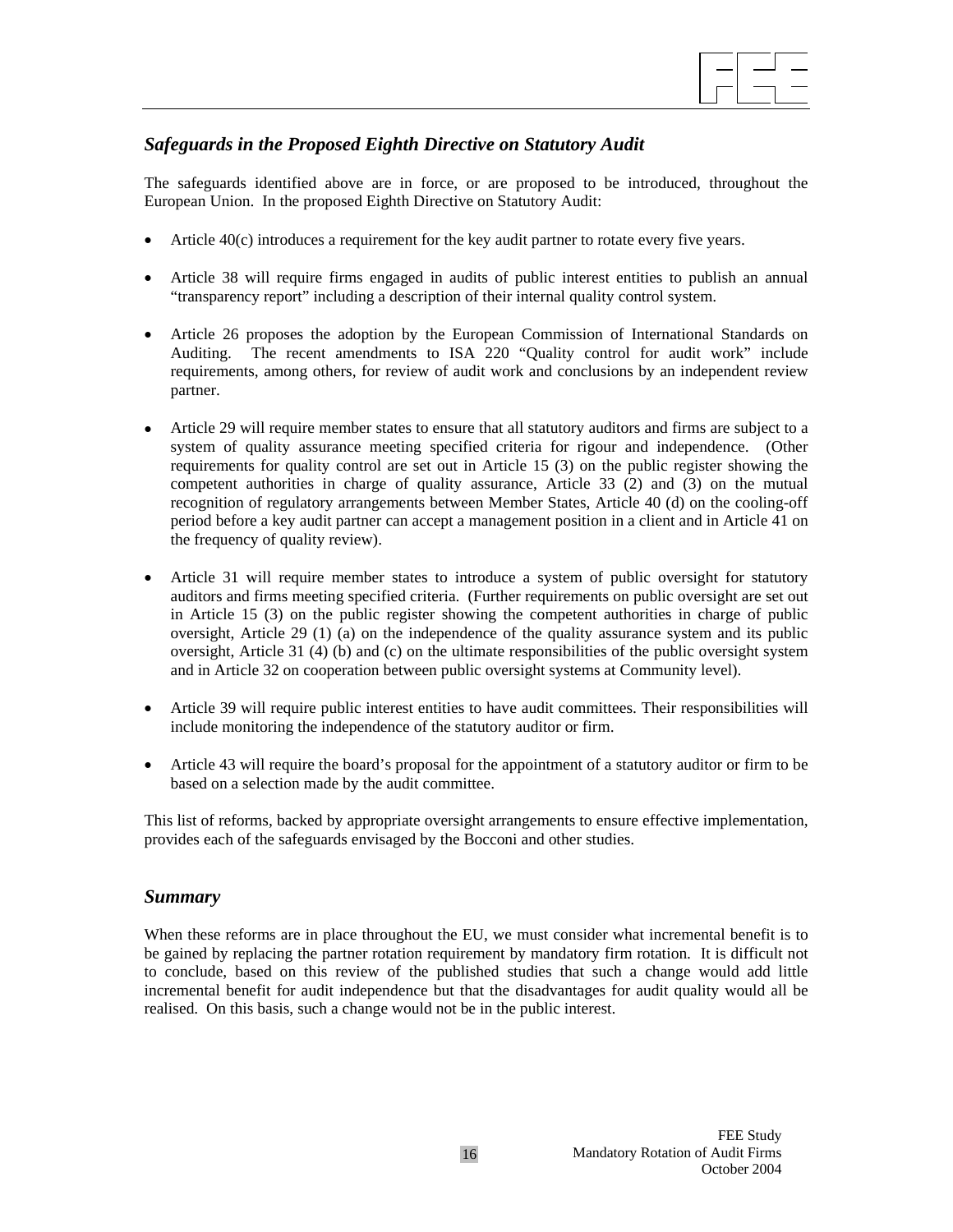

# **V. THE POTENTIAL IMPACT OF MANDATORY FIRM ROTATION ON THE MARKET FOR AUDIT SERVICES**

### *Introduction*

One argument put forward for mandatory firm rotation is that it increases volatility in the audit market and so stimulates competition. This may be seen as an encouragement to smaller firms to grow and challenge the "Big 4". However, the studies indicate that mandatory external rotation of audit firms actually results in decreased competition in the audit market:

*"…one of the goals of those who defended rotation rules in the past was to favour competition, on the grounds that mandatory rotation would in the long term dilute audit firm concentration. This reasoning does not hold water, however, and it is countered by significant theoretical and empirical arguments."* 

*(Arruñada and Paz-Ares)* 

Arruñada and Paz-Ares identify in particular the risk of collusion among audit firms, together with the effect of short-term appointments on the willingness of firms to invest and compete:

*"The (mandatory rotation) rule also drastically alters the pattern of competition in the auditing industry. It directly creates a system of turns and, in short, an artificial division of the market, which can favor collusion among auditing firms. More importantly, it also reduces the incentive to invest and compete because firms that manage to excel under it find themselves obliged to relinquish their achievements periodically."* 

*(Arruñada and Paz-Ares)* 

Bocconi records similar themes:

*"Competition in the audit market:* 

- *Market shares become stable with concentration of audits in Big 5 firm*
- *Decrease in the number of auditors competing for a new appointment*
- *Potential for collusion among audit firms"*

*(Bocconi)* 

### *Price Competition*

GAO notes that:

*"However, competition among public accounting firms for providing audit services should to some extent also affect audit fees. If intensive price competition were to occur, the expected benefits of mandatory audit firm rotation could be adversely affected if audit quality suffers due to audit fees that do not support an appropriate level of audit work."* 

*(GAO 2003)*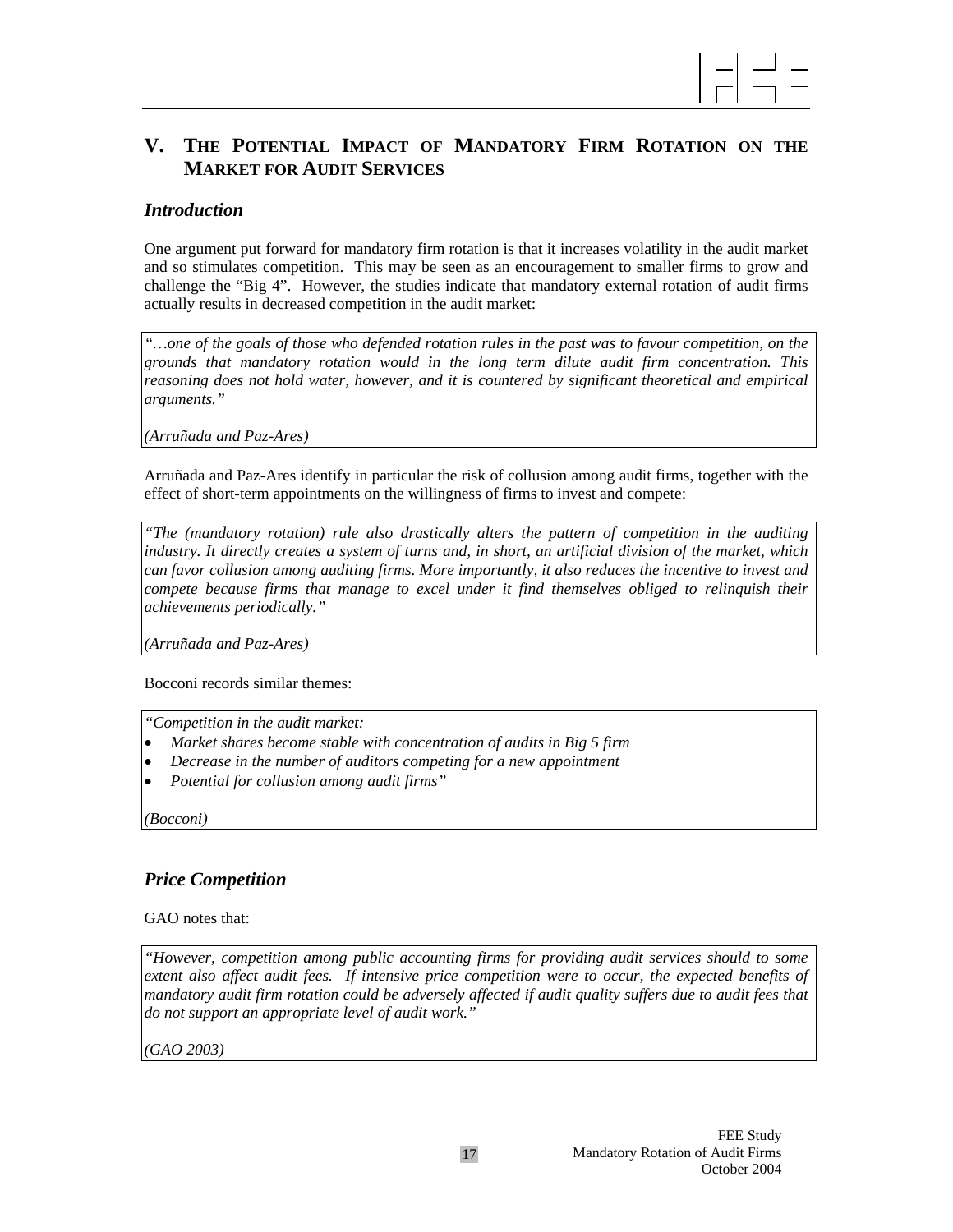

Bocconi echoes this concern:

*"The current rule of mandatory external rotation seems to have intensified price competition in Italy. In the case of auditing which is generally considered as a "public interest" activity, this could be considered as inappropriate. This is even more so if growth in competitive pressure in the audit market exceeds the ability of the governance and management ethics culture to cope."* 

*(Bocconi)*

# *Concentration of Audits in Big Audit Firms*

A considerable number of studies identified that mandatory firm rotation, as a result of decreased competition in the audit market, would increase rather than dilute concentration of audits in a small number of big audit firms to the detriment of other firms:

*"Public interest is especially strong in the audit of listed companies and major public interest entities. At the same time, special skills (always) and extensive resources (frequently) are needed in the audit of such companies. This has led to the concentration of the audit of listed companies in the hands of a small number of firms (the Big Four firms carry out 76% of listed company audits)."* 

*(CGAA)* 

*"Regarding competition-related effects of mandatory audit firm rotation, 54 percent of Tier 1 firms believe mandatory audit firm rotation would decrease the number of firms willing and able to compete for audits of public companies and 83 percent of Tier 1 firms believe that the market share of public company audits would either become more concentrated in a small number of public accounting firms or would remain the same."* 

*(GAO 2003)* 

In choosing auditors, large multi-national groups will assess geographical spread, size, capabilities and the depth of specialist skills in each location. Smaller firms' ability to compete in this sector will be affected by restrictions on the proportion of a firm's total revenues they can earn from any one client, and they may be reluctant to take on the uninsured risk in environments where liability is unlimited. A multi-national group which is forced to rotate away from a particular small firm which held the audit appointment for historical reasons may be reluctant to change to another firm of similar size when the capital markets expect a larger firm to be appointed:

*"Most public companies will only use the Big 4 firms for their auditor of record for a variety of reasons, including the firms' having sufficient industry knowledge and resources to audit their companies and expectation of the capital market to use Big 4 firms."* 

*(GAO 2003)*

*"We previously reported that smaller public accounting firms were unable to successfully compete for the audits of large national and multinational public companies because of factors such as lack of capacity and capital limitations."* 

*(GAO 2003)*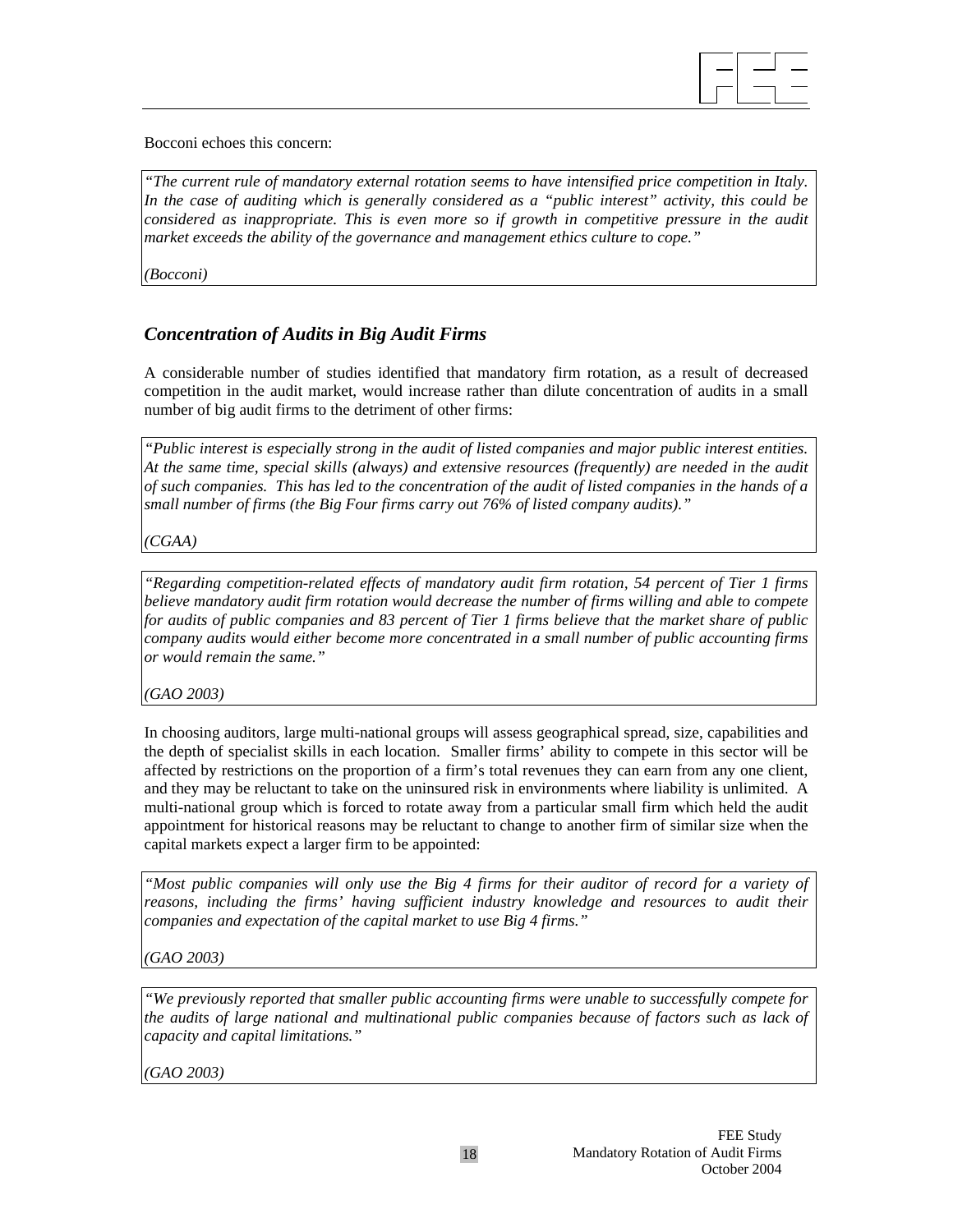

GAO also identified the practical impact of the need for specialist and industry knowledge:

*"Advantages of concentration in an industry would become greater for the 4 largest firms, to the detriment of the other firms."* 

*(GAO 2004)* 

The specialisation and industry expertise, which is required to be able to perform an audit engagement, might not be available at all international locations of another audit firm where the audit client is located (for instance expertise in the area of financial services):

*"The individuals we spoke to, however, acknowledged a number of practical concerns related to mandatory audit firm rotation, one of the most important being the limited number of audit firms available from which to choose. For example, some companies, especially those with geographically diverse operations or those operating in certain industries, may be somewhat limited in the choice of auditing firms capable of performing the audit. Not all audit firms have offices or staff located in all the geographic areas, whether domestically or internationally, where the clients conduct their operations, nor do all audit firms have personnel with certain industry knowledge to be able to perform audits of clients that operate in specific environments."* 

*(GAO 2003)* 

Bocconi's research demonstrated that these considerations actually led to an increase in concentration in Italy:

*"Market shares become stable with concentration of audits in Big 5 audit firms: on the basis of the results of the research work carried out, the impact of the mandatory rotation rule in Italy on competition in the audit market is higher concentration of audits in Big 5 audit firms which leads to a stabilization of the market share of Big 5 audit firms."* 

*(Bocconi)* 

### *Restriction of Choice*

For the reasons given above, many large multi-national companies will restrict their tender list for new audit appointments to a handful of the largest firms. CGAA foresees that the limited availability of audit services providers might distort the market in unexpected ways:

*"If the existing concentration in the listed company audit market continues, it may prove difficult or even impossible in specific cases to identify an audit firm willing, able and not itself prevented by independence requirements to accept the engagement. Audit teams might simply switch audit firms to meet the rotation requirement"*.

*(CGAA)*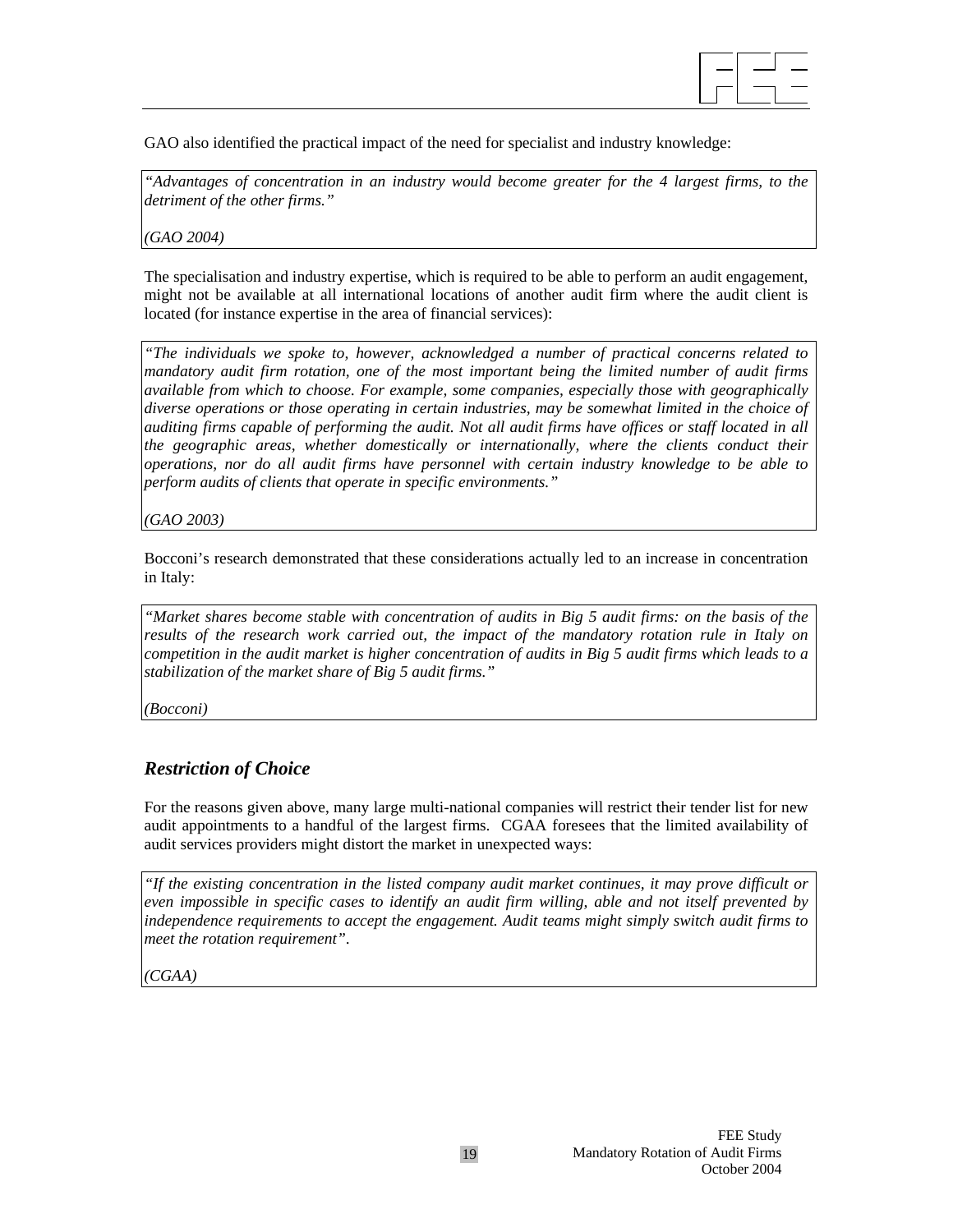

This can have a detrimental affect on competition. For example, in the case of a company seeking a new "Big 4" auditor:

- In a mandatory rotation regime, one such firm will be the retiring auditor.
- Where the company uses another firm extensively for non-audit services, that firm and the company may be reluctant to disturb their relationship for the provision of professional non-audit services. With increasing restrictions on the level of non-audit services a firm can provide to an audit client, the commercial implications for the firm must be considered. They may be reluctant to surrender non-audit work, often under the protection of a contractual liability cap, for an audit engagement with unlimited liability.
- There are many industry sectors where conflicts between competing companies mean a rival's auditor will not be invited to tender.

In a world of four big firms, this would leave only a severely restricted choice and little competition for the appointment. Whether available firms have the necessary capability in every territory where the multi-national company needs them will be largely a matter of luck. This threat was identified in the CGAA and GAO reports.

CGAA identified the impact of such conflicts on competition:

*"Increased concentration in an industry may have adverse implications for competition and choice. This is especially so in an industry where conflicts of interest might further limit client choice."* 

*(CGAA)* 

GAO, which reviewed the US environment where many of the independence rules are expressed as simple prohibitions, went further in identifying independence requirements as preventing accounting firms that have provided non-audit services from taking on the audit engagement within a period of twelve months:

 *"Similar to the views of Fortune 1000 public companies and audit committee chairs, individuals we spoke to noted that large companies are often limited to choices among the Big 4 firms. In some cases, the choices are further restricted because the accounting profession has become segmented by industry, and a lack of industry-specific knowledge may preclude some firms from performing the audits. For a company that is limited to use of Big 4 firms, it was viewed that selection may also be restricted because an audit firm providing certain non-audit services or serving as a company's internal auditor is prohibited by independence rules from also serving as that company's auditor of record. In some cases, a company may also be limited in its choice of firms if an audit firm audits one of the company's major competitors and the public company decides not to use that firm as its auditor of record."* 

*(GAO 2003)* 

Similar difficulties apply to other independence restrictions. Audit firms which are, or whose partners are, major customers of banks or pensions providers may choose not to compete for their audits in view of the cost of switching their arrangements.

As illustrated above, the combination of reduced scope of services for auditors, unlimited liability for audit work and mandatory rotation of firms would present a significant challenge to a competitive and efficient market for audit services.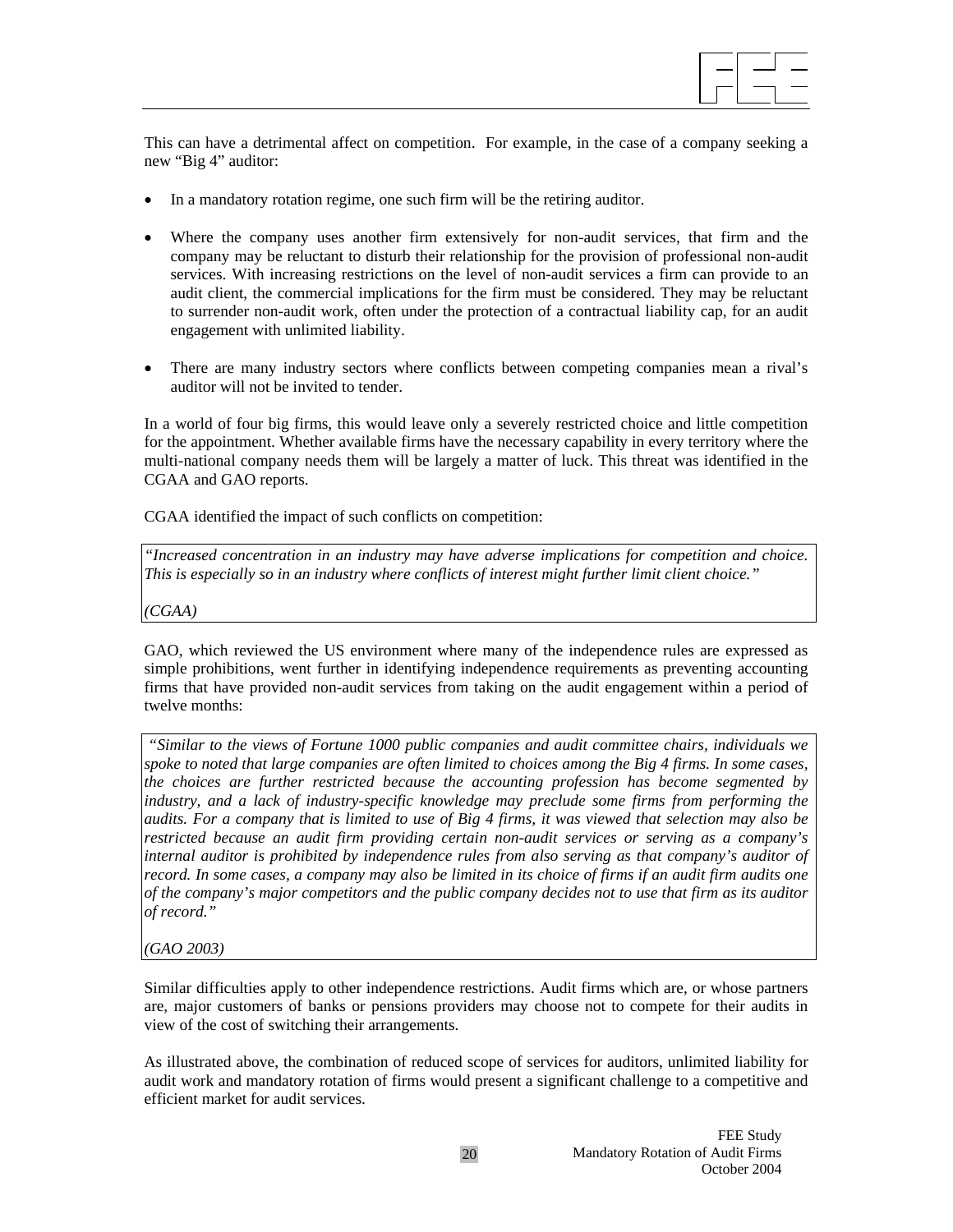

# **VI. OPERATIONAL AND BEHAVIOURAL PROBLEMS IMPOSED BY MANDATORY FIRM ROTATION**

### *Operational Difficulties and Threats to Objectivity*

In this section we consider the operational and behavioural difficulties that we suggest mandatory firm rotation might stimulate. To our knowledge, there has been no comprehensive study of these issues. Therefore the statements below are based on the experience of audit practitioners in European member states in addressing the issues that arise on a change of auditor at a large public interest entity. Therefore, this section of the report is necessarily more subjective.

We have considered the operational difficulties and threats to objectivity that arise at each of the main stages in a fixed term audit appointment. We have also identified in general terms how audit firms put safeguards in place to manage these threats and to achieve successful transition in the majority of cases. We note, however, that if the threats were not introduced then the extra safeguards would not be necessary.

### *Before Appointment*

In the period before appointment, it is likely a large client organisation will have tendered its audit competitively. Assuming the constraints identified in Section II do not in practice restrict choice, this means that firms will generally have been competing with others for the new appointment. They will have been working to please their potential client and to present their offerings in the best possible light. In some cases, particular accounting treatments may be tested out with the tendering firms to ensure that their appointment would not lead to accounting restatements. Firms usually ensure that any such advice is checked with a partner who has no interest in winning the engagement and that, in countries where they exist, the "opinion shopping" rules of their professional bodies are followed.

It is inevitable that fees will be a part of the tender process. Where the company uses competition to drive down the audit fee, firms will be looking for ways in which they can minimise their cost and reengineer the audit creatively. There may be temptation to cut the audit work. This is of course unacceptable which is why audit firms have internal and external quality control procedures in place which will safeguard this risk by focusing on new audits. Also, in some countries, the audit regulators specifically review new audit appointments to ensure that, whatever economies have been found, they have not led to a failure to comply with auditing standards.

### *First Two Years of Appointment*

On appointment, the auditor has to change approach from that of persuading a potential client of the merits of the audit firm to that of the independent and objective professional acting on behalf of the stakeholders to whom the report is addressed. This transition is not easy to make, but there are also further challenges:

The auditor may not have developed a full understanding of the business. This requires both understanding of the industry and detailed knowledge of the client's activities. This process takes time, as the learning curve for the key decision makers in the audit team cannot be accelerated simply by allocating more resources. Without this knowledge, it is very difficult to identify unusual transactions whose purpose may not be fully apparent to the auditor or to assess audit risk effectively.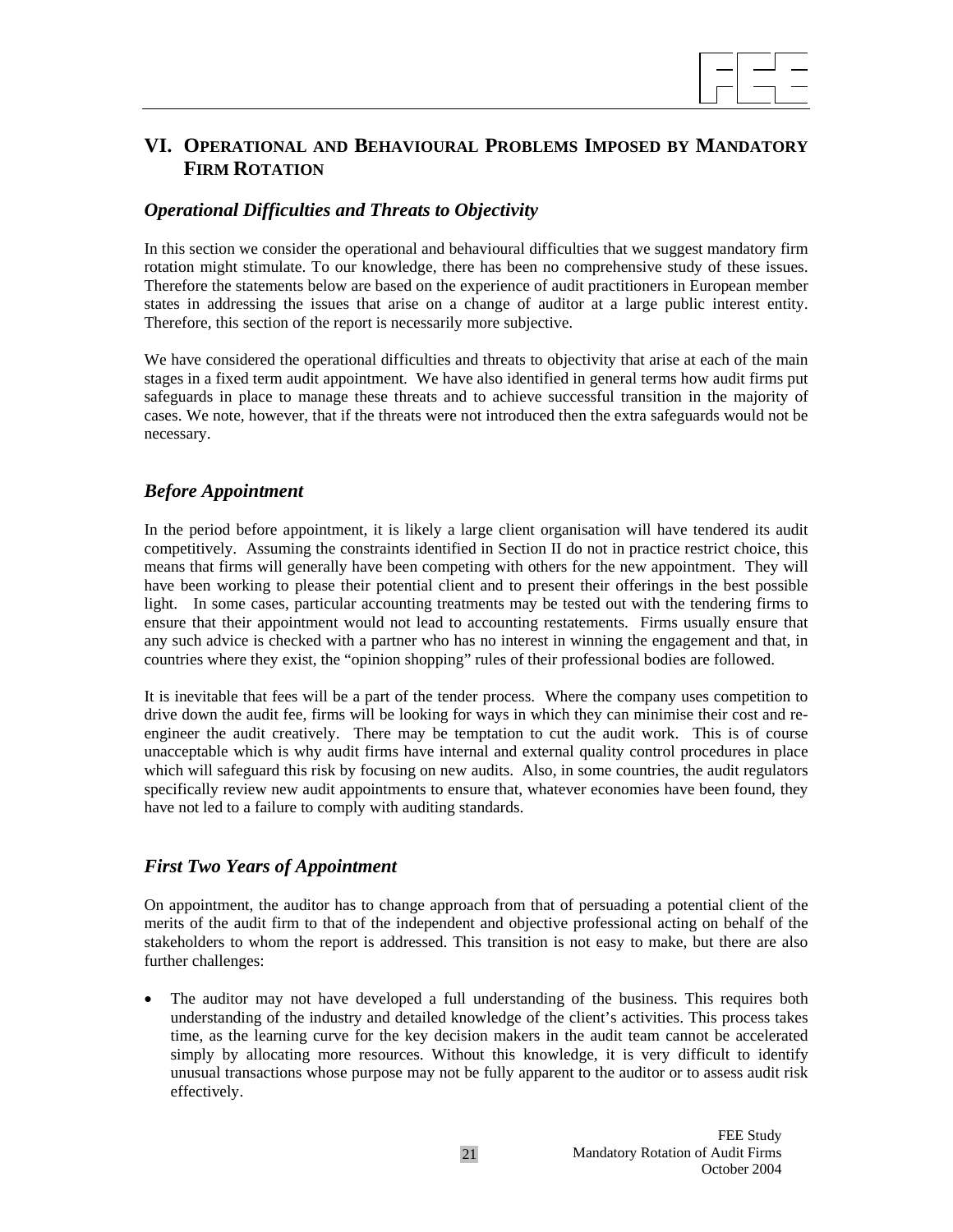

- When disagreements arise between management and auditor, they are most effectively dealt with in the context of an open, straight-talking relationship. This relationship also takes time to develop and it is understandably more difficult to deal with an area of disagreement in the early stages. There is the threat that, at worst, such disagreements can destroy a new relationship and lead to a change of auditor, or of audit partner, at the earliest opportunity. (Indeed many countries provide for audit appointments to run for three yearly terms to mitigate this risk.) It has to be acknowledged that there is pressure on the audit partner to avoid confrontations that put relationships with management at risk in the early stages of the term.
- In a client organisation of any size, it is often difficult for an audit partner to know who to speak to in order to ensure that audit recommendations are accepted and implemented. It is rarely sufficient for the auditor to present recommendations to those charged with governance without first testing them with the key company managers who will be responsible for implementation. It takes a considerable investment of time, on the part of both management and auditor, to build the understanding of the client structures (both formal and informal) needed for an effective audit.
- Teamwork between the members of the worldwide audit team of a multi-national company needs to be developed. This is not simply a matter of appointing partners in each location, but more a task of developing relationships so that there is a shared understanding of audit risks and open communication of audit conclusions and concerns. Formal inter-firm reports and reviews of working papers will only cover the tangible results of the audit work at subsidiaries. A deeper relationship is needed before those involved will be comfortable sharing tentative concerns which are often the first sign of something amiss.

It can be seen that a change of audit firm can make it both less likely that the auditor will identify potential errors and more likely that they will be inclined to accept unusual treatments rather than provoke a disagreement. The best companies and auditors will work together, with oversight from the Audit Committee or Supervisory Board, to overcome these challenges and achieve a successful audit transition. However, where a change is forced on the management through mandatory rotation, they may be less keen to provide the necessary induction programme for the new auditor. Moreover, an unscrupulous management who are deliberately misleading their auditors will find that regular change of auditor will reduce the chances of their schemes being discovered.

### *Last Two Years*

In the final stages of a fixed term audit appointment, the majority of professional auditors will work diligently until the end of their term. However, other unacceptable effects cannot be ruled out. At one extreme, the auditor might simply lose interest, undertake the minimum work necessary but with an obvious threat to quality. At the other extreme, and particularly in circumstances where auditors are severely restricted in the range of non audit services they are allowed to deliver, it is possible that the retiring firm will have a target of winning a majority of the non audit work after their audit appointment comes to an end. In these circumstances, there is a clear threat to their objectivity.

Finally, it has been known for key members of the former audit team to join the newly appointed firm on a change of auditor. Consequently, mandatory audit firm rotation may neutralise the beneficial effects of mandatory partner rotation.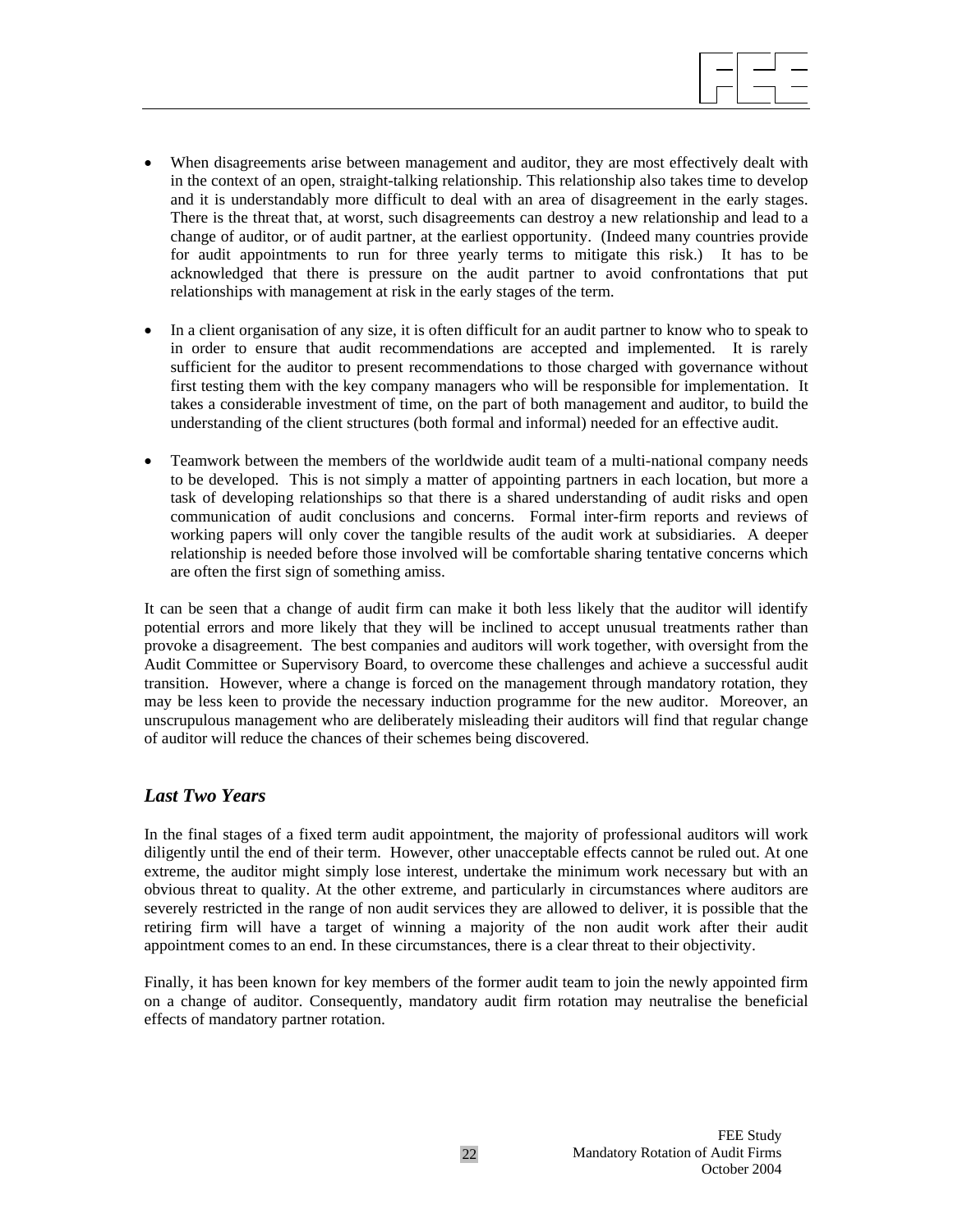

## *Practical Difficulties in an International Group*

Allowing certain member states to implement mandatory firm rotation while others do not will also lead to practical difficulties in the audit of an international group.

In certain member states, the mandates of statutory auditors or audit firms are protected and are predetermined to last a number of years. This period varies from one member state to another. For a multi-national group of companies, mandatory rotation could very well result in switching audit firms in different member states in different years. This position would be exacerbated if, under the discretion given to member states to define a "Public Interest Entity" (Article 2 (11) of the proposed Eighth Directive), a parent company which is not a Public Interest Entity is required to rotate the audit of a subsidiary in another member state that is a Public Interest Entity under that state's definition.

In these circumstances it may be much more difficult for the group auditor to establish the strong, open communication between audit teams that is needed to ensure an effective audit. FEE supports the proposal in Article 27 (a) of the Eighth Directive that the group auditor should have full responsibility for the group audit opinion. However, mandatory rotation would make it very difficult for the group auditor to fulfil that duty in all circumstances.

### *Summary*

The reduced audit quality and threats to objectivity described above are unacceptable to the public trust objectives of audit firms or the capital markets. In practice, many firms guard against them during an audit change through embedding professionalism in their people, appointing independent review partners and focusing on new audits in their quality control procedures.

However, it should be clear that a change of auditor introduces a number of new threats to quality which make these extra safeguards necessary. Where mandatory rotation is restricted to partners rather than firms, the audit team can phase changes so that their institutional knowledge is maintained, the threat to quality is minimised but the benefit of a periodic fresh look at the client's accounting is realised.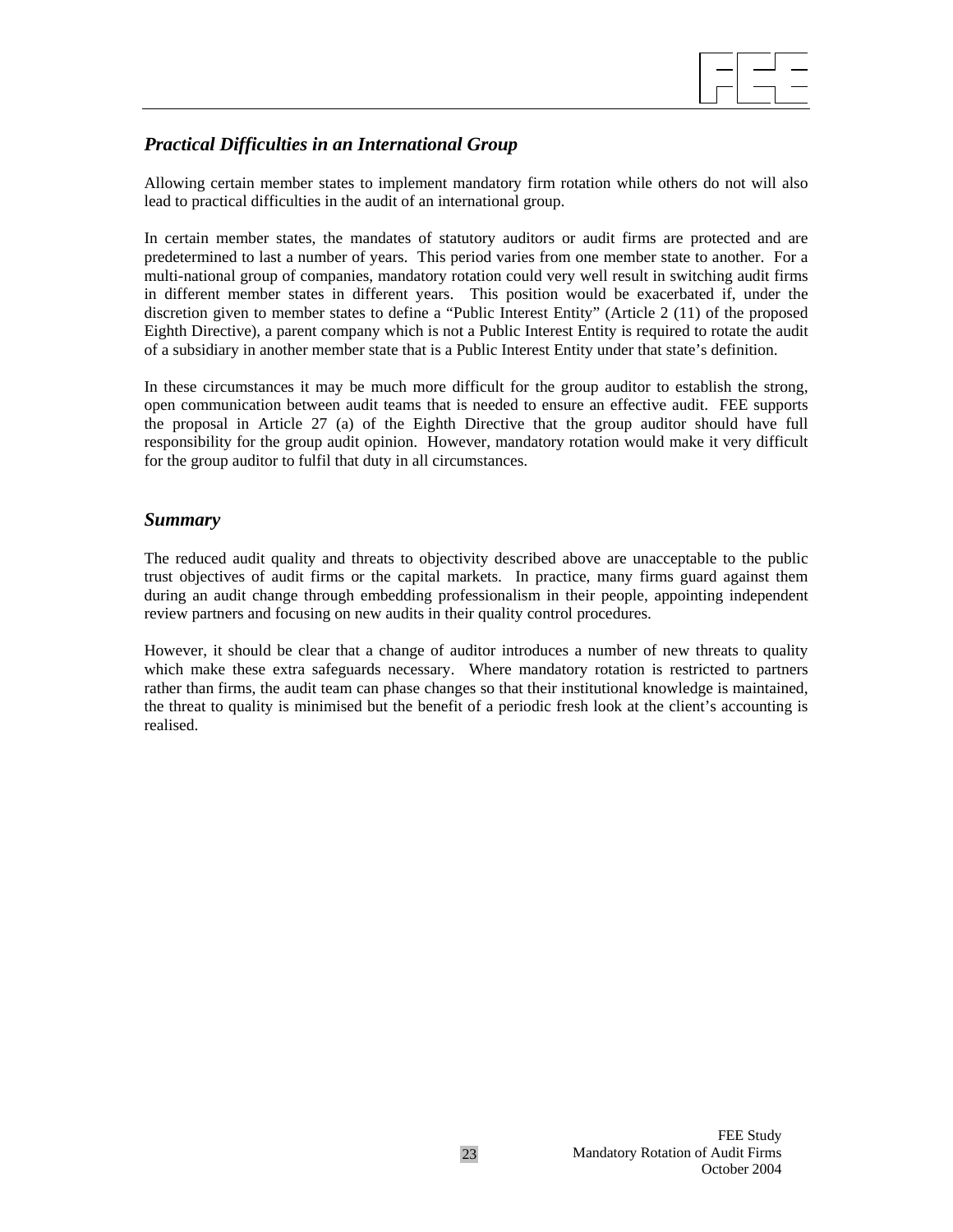

## **APPENDIX – STUDIES FOR CONSULTATION**

- 1. "Mandatory Audit Rotation Study Study Questionnaires, Responses, and Summary of Respondents' Comments", United States General Accounting Office (GAO) - Report to the Senate Committee on Banking, Housing, and Urban Affairs and the House Committee on Financial Services, February 2004 (GAO 2004) www.gao.gov/new.items/d04217.pdf
- 2. "Indagine conoscitiva sui rapporti tra il sistema delle imprese, i mercati finanziari e la tutela del risparmio (Investigation Report on the relationship between companies, financial markets and the safeguard of savings)", Assirevi, February 2004 Assirevi Associazione Italiana Revisori Comtabili Via V. Monti, 16 20123 Milano
- 3. "Public Accounting Firms Required Study on the Potential Effect of Mandatory Audit Firm Rotation", United States General Accounting Office (GAO) - Report to the Senate Committee on Banking, Housing, and Urban Affairs and the House Committee on Financial Services, November 2003 (GAO 2003)

www.gao.gov/new.items/d04216.pdf

- 4. "The Future of the Accounting Profession", The 103<sup>rd</sup> American Assembly, Columbia University, November 2003 www.hypermediativedev1.net/publications.dir/pub\_display\_ind\_pg.php?this\_pubs\_content\_table=pubs\_report\_info&thi s\_pub\_id=83&this\_pub\_publisher=The+American+Assembly
- 5. "Audit Firm Rotation and Competitive Tendering", Co-ordinating Group on Audit and Accountant Issues – Final Report to the Secretary of State for Trade and industry and the Chancellor of the Exchequer in the UK, January 2003 (CGAA) www.dti.gov.uk/cld/cgaai-final.pdf
- 6. "The Auditor-Company relationship", Naresh Chandra High Level Committee Report to the Government of India, Ministry of Finance & Company Affairs, Department of Company Affairs, October 2002 Government of India Ministry of Finance & Company Affairs Department of Company Affairs 5<sup>th</sup> Floor, A. Wing, Shastri Bhawan New Delhi – 110 001 India
- 7. "Commissione di studio sulla trasparenza delle società quotate (Transparency of listed companies)", Commissione Galgano, Report of the Italian Galgano Study Committee, September 2002 (Galgano) www.tesoro.it/Documentazione/Commissione\_Studio\_trasp\_soc\_quotate.pdf